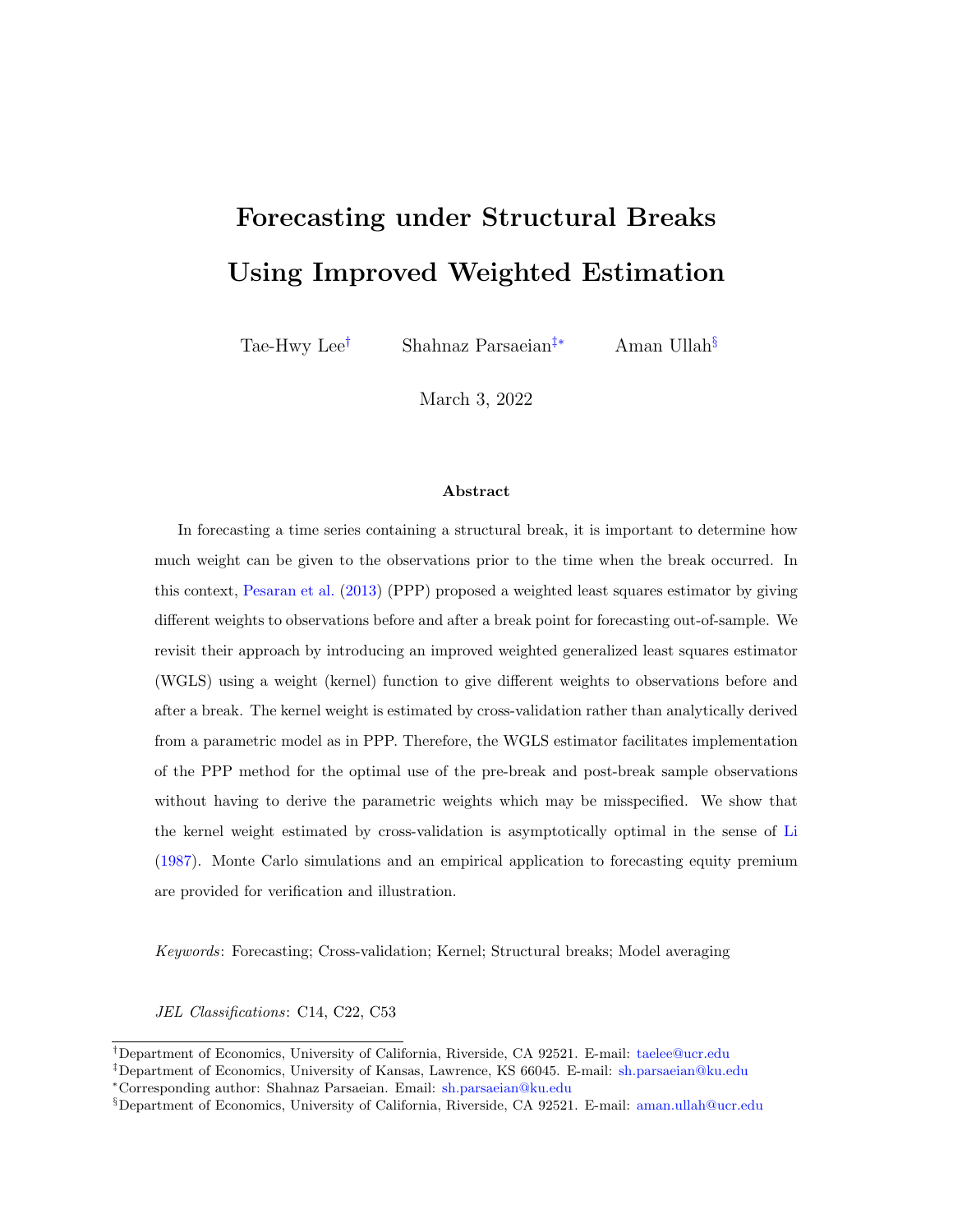## 1 Introduction

In forecasting with a time series model when there is a structural break in the conditional mean and/or in the conditional variance, the usual OLS estimator using all the observations (i.e., the full-sample, that is, observations before and after a break) is inconsistent. When the post-break sample is relatively large, a consistent estimator can be obtained from using only the post-break observations. However, as pointed out by [Pesaran and Timmermann](#page-16-2) [\(2007\)](#page-16-2), [Pesaran and Pick](#page-16-3) [\(2011\)](#page-16-3), [Rossi](#page-16-4) [\(2013\)](#page-16-4), [Pesaran et al.](#page-16-0) [\(2013\)](#page-16-0) (hereafter PPP), forecasts based on the post-break observations may not be optimal in terms of the mean squared forecast error (MSFE) as the estimation uncertainty may be large due to the relatively smaller number of observations in the post-break sample. Therefore, one can improve forecasting using the pre-break sample observations. When the break is "strong" (large break magnitude), the post-break estimator may be optimal. When there is "no" break, the full-sample estimator is clearly preferred and is optimal. However, when the break is "weak" (small break magnitude) or is of a moderate magnitude, a combination of the full-sample estimator and the post-break estimator would be optimal, where the combination weight is between 0 and 1 depending on the magnitude of the structural break and the timing of the structural break. This is because the combined estimator takes advantage of the trade-off between the bias and variance efficiency of the full-sample estimator.

An alternative approach to the fully parametric regression model is a semi-parametric kernelbased regression model. Under structural breaks, kernel smoothing of coefficients across regimes provides an appealing method of "combining information" (before the break and after the break) without forcing the choice between regression using full-sample observations and regression using only the post-break sample observations. This can also be viewed as the frequentist methods for model averaging (averaging the pre-break and post-break estimators as shown in equation [\(11\)](#page-6-0) below, or equivalently averaging between the post-break and full-sample estimators) introduced by [Hjort and Claeskens](#page-15-0) [\(2003\)](#page-15-0), [Hansen](#page-15-1) [\(2007, 2008\)](#page-15-1), and [Hansen and Racine](#page-15-2) [\(2012\)](#page-15-2), among others. See also [Clements and Hendry](#page-15-3) [\(2006, 2011\)](#page-15-3), [Pesaran and Timmermann](#page-16-5) [\(2002, 2005, 2007\)](#page-16-5), [Timmerman](#page-16-6) [\(2006\)](#page-16-6) and the references therein, for different forecast combination methods.

The contribution of this paper is that we introduce the improved weighted estimator which facilitates implementation of using the pre-break data in addition to the post-break data, and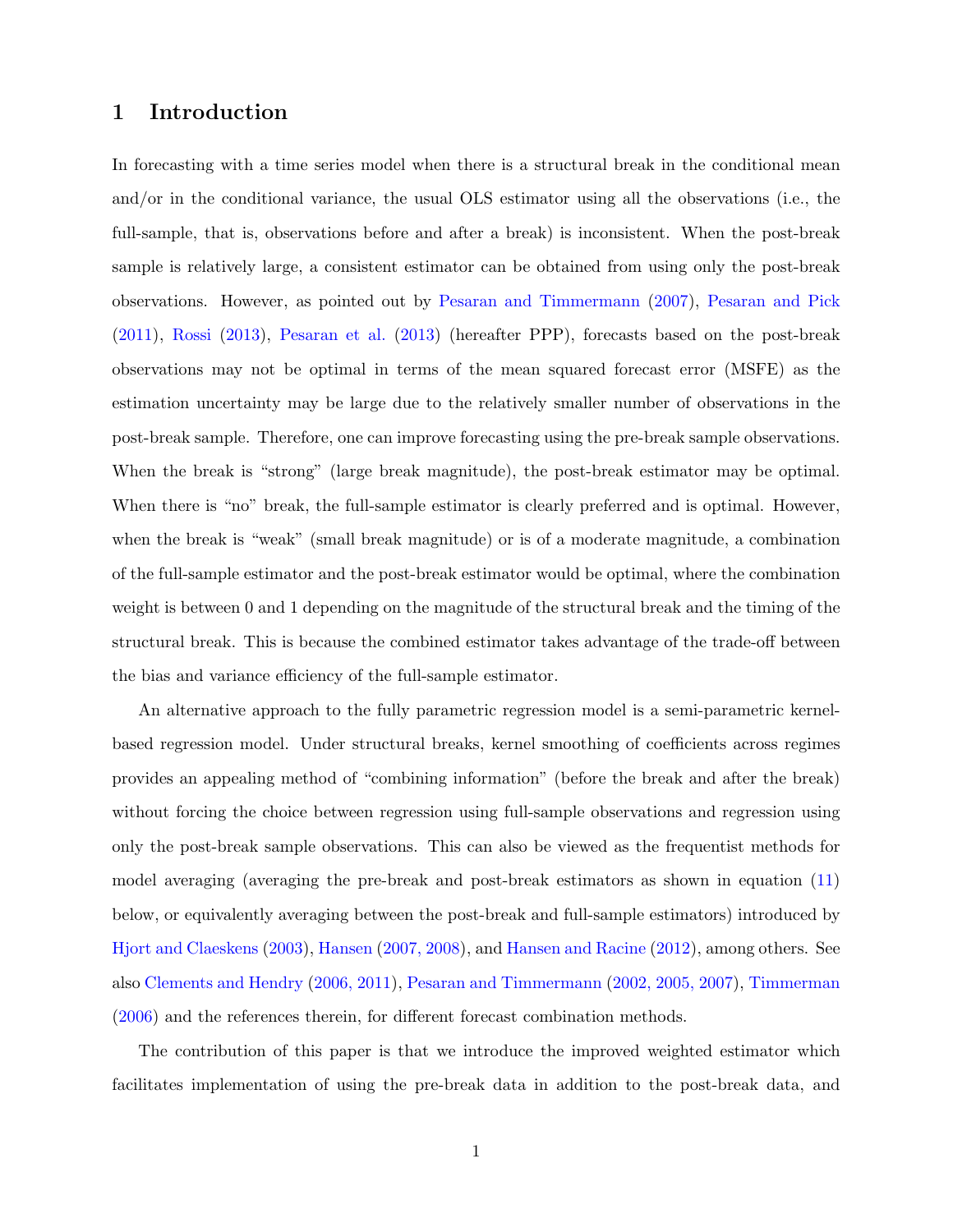improves the forecasting performance under structural breaks. Motivation of the proposed estimator comes from the paper by [Li et al.](#page-16-7) [\(2013\)](#page-16-7) in which they focus on semi-parametric kernel estimation of varying-coefficient models with categorical variables.<sup>[1](#page-2-0)</sup> In structural break models, as the slope parameters change across different regimes, they can be viewed as a function of a discrete covariate which takes different values across the regimes.<sup>[2](#page-2-1)</sup> Inspired by the estimation method of [Li et al.](#page-16-7) [\(2013\)](#page-16-7), we develop a weighted generalized least squares (WGLS) estimator for time series structural break models. The approach is similar to semi-parametric methods since it uses kernel smoothing for the discrete covariate across regimes while the relationship between dependent variable and independent variables is parametrically specified. The kernel is based on the work of [Aitchison and](#page-15-4) [Aitken](#page-15-4) [\(1976\)](#page-15-4) who offer the kernel smoothing of discrete covariates by borrowing information from neighboring subsets. For choosing the smoothing parameters we use leave-one-out cross-validation (CV) which was initially introduced by [Stone](#page-16-8) [\(1974\)](#page-16-8) and [Geisser](#page-15-5) [\(1974\)](#page-15-5). We prove theoretically that the weight estimated by CV is asymptotically optimal in the sense of [Li](#page-16-1) [\(1987\)](#page-16-1), in that the average squared error of the CV is asymptotically as small as the average squared error of the infeasible best possible estimator. We compare our WGLS estimator with the one proposed by [Pesaran et al.](#page-16-0) [\(2013\)](#page-16-0). We show that our estimator facilitates implementation of their approach in exploiting the pre-break sample observations. More specifically, the advantage of using this method is that we can find the kernel by CV without having to estimate unknown parameters such as break size in the regression coefficients or the error variance.

We conduct Monte Carlo experiments that compare the WGLS forecast with the PPP forecast, the five methods used in [Pesaran and Timmermann](#page-16-2) [\(2007\)](#page-16-2) including the post-break forecast, and the average window method proposed by [Pesaran and Pick](#page-16-3) [\(2011\)](#page-16-3). We evaluate the forecasting performance of these methods under different break size and different break points. We also apply the WGLS method to forecasting the equity premium. The results show the superior predictive ability of the WGLS forecast relative to the PPP, post-break forecast and other alternative approaches.

The outline of the paper is as follows. Section [2](#page-3-0) sets up the structural break model and introduces the estimator proposed by [Pesaran et al.](#page-16-0) [\(2013\)](#page-16-0). Section [3](#page-5-0) introduces our proposed

<span id="page-2-0"></span> $1<sup>1</sup>$ Also, see the paper by [Su et al.](#page-16-9) [\(2009\)](#page-16-9) for a more general semi-parametric functional coefficient regression model with both continuous and discrete variables, and [Su et al.](#page-16-10) [\(2013\)](#page-16-10) where continuous variables are endogenous.

<span id="page-2-1"></span><sup>&</sup>lt;sup>2</sup>For example, when there is a break, the discrete covariate for the pre-break observations take one value, say  $0$ , and another value for the post-break observations, say 1.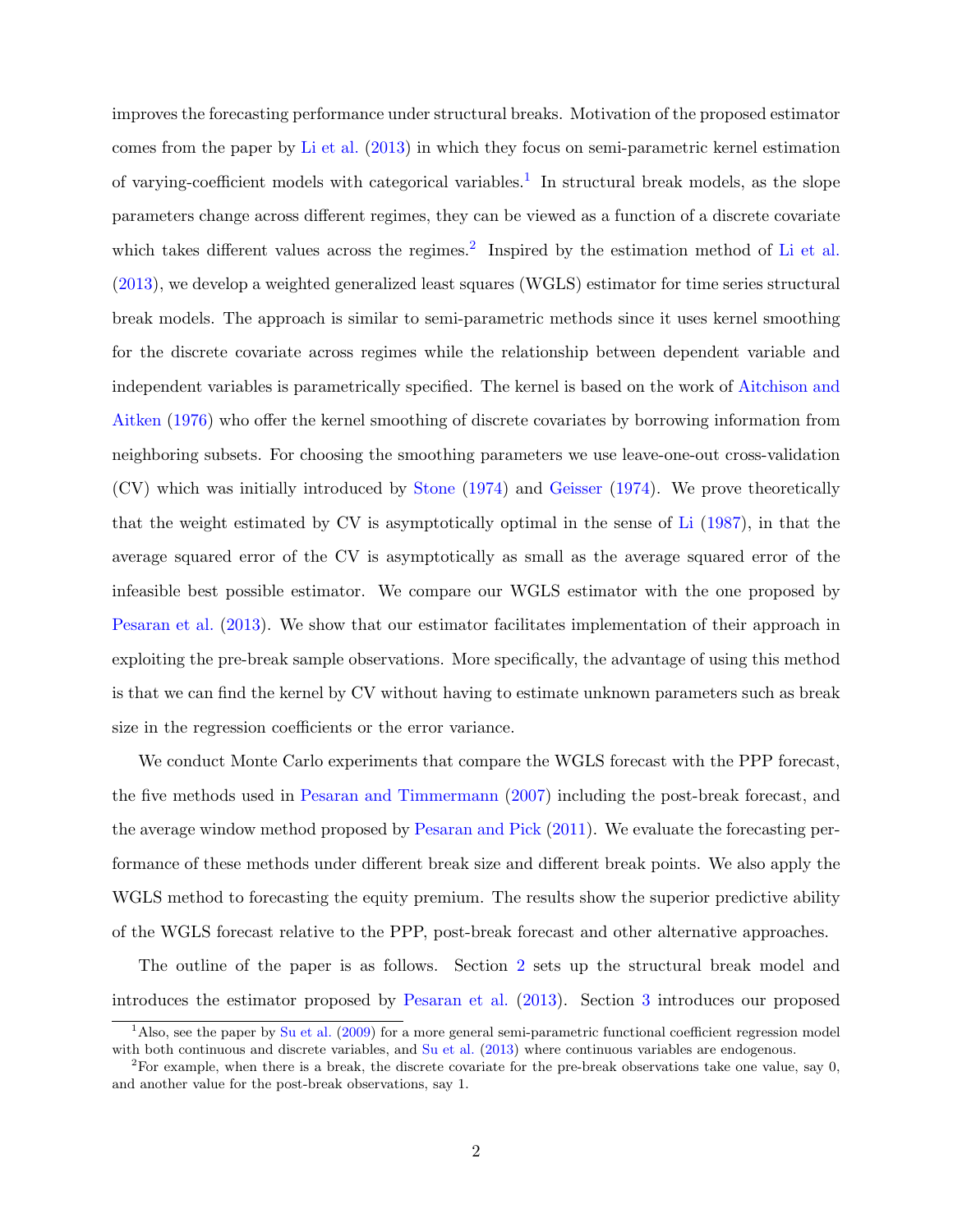WGLS estimator and its asymptotic properties. We also compare the WGLS estimator with the one proposed by [Pesaran et al.](#page-16-0) [\(2013\)](#page-16-0) and show their relationship. Section [4](#page-10-0) reports Monte Carlo simulation. An empirical application is presented in Section [5.](#page-13-0) Section [6](#page-14-0) concludes.

# <span id="page-3-0"></span>2 The model

Consider the linear structural break model with m breaks or  $m + 1$  regimes. There are T observations, and for simplicity we assume only one break,  $m = 1$ , that occurs at  $T_1$ . The method can be easily extended to the cases with multiple breaks. Let the model have the form of  $y_t = x_t' \beta_t + \sigma_t \varepsilon_t$ , where  $x_t$  is a  $k \times 1$  vector of stationary regressors,  $\varepsilon_t \sim$  i.i.d. $(0, 1)$ , and the vector of coefficients,  $\beta_t$ , and the error variance,  $\sigma_t^2$ , are subject to breaks as

$$
\beta_t = \begin{cases} \beta_{(1)} & \text{for} \quad 1 < t \le T_1 \\ \beta_{(2)} & \text{for} \quad T_1 < t < T \end{cases} \tag{1}
$$

and

$$
\sigma_t = \begin{cases}\n\sigma_{(1)} & \text{for} \quad 1 < t \le T_1 \\
\sigma_{(2)} & \text{for} \quad T_1 < t < T.\n\end{cases}\n\tag{2}
$$

Let  $Y = (Y'_{(1)} Y'_{(2)})'$  be a  $T \times 1$  vector of the dependent variable where  $Y_{(i)} = (y_{T_{i-1}+1}, \ldots, y_{T_i})'$ ,  $X = (X'_{(1)} | X'_{(2)})'$  be a  $T \times k$  matrix of the independent variables where  $X_{(i)} = (x_{T_{i-1}+1}, \ldots, x_{T_i})'$ , with  $i = 1, 2$ , and the convention that  $T_0 = 0$ , and  $T_2 = T$ . Let  $(\sigma_{(1)} \epsilon'_{(1)} \sigma_{(2)} \epsilon'_{(2)})'$  represent the vector of the error terms where  $\epsilon_{(i)} = (\epsilon_{T_{i-1}+1}, \ldots, \epsilon_{T_i})'$ ,  $i = 1, 2$ , and the variance of the error term is denoted by  $\Omega = \text{diag}(\sigma_{(1)}^2 I_{T_1}, \sigma_{(2)}^2 I_{T-T_1})$  which has heteroscedasticity across regimes. Also,  $b_1 \equiv \frac{T_1}{T} \in (0, 1)$  denotes the proportion of observations before the break. In matrix form, the model can be written as

<span id="page-3-1"></span>
$$
\begin{cases}\nY_{(1)} = X_{(1)}\beta_{(1)} + \sigma_{(1)}\epsilon_{(1)} & \text{for} \quad 1 < t \le T_1 \\
Y_{(2)} = X_{(2)}\beta_{(2)} + \sigma_{(2)}\epsilon_{(2)} & \text{for} \quad T_1 < t < T.\n\end{cases} \tag{3}
$$

We note that the method of break point estimation is based on the least-squares principle. That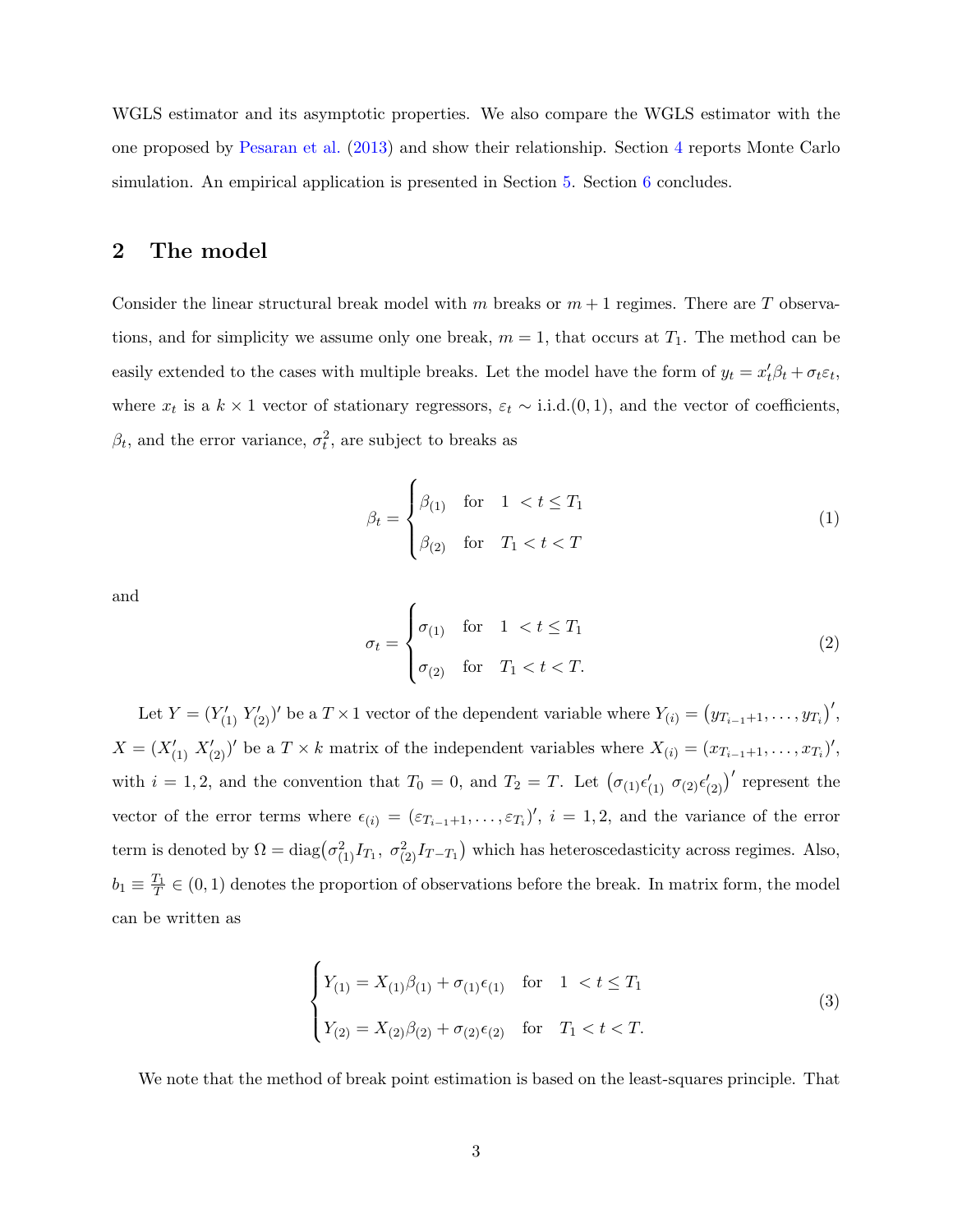is, for the break point  $T_1$ , the associated least-squares estimates of slope coefficients are obtained by minimizing the sum of squared residuals. Substituting these estimated coefficients in the objective function, the estimated break point is obtained. See [Bai and Perron](#page-15-6) [\(1998, 2003\)](#page-15-6).

Remark 1: In structural break models, it is often assumed that some of the slope coefficients can stay constant across the regimes; for example see [Bai](#page-15-7) [\(1997\)](#page-15-7). The current framework in [\(3\)](#page-3-1) can also allow for partial structural change model. To see this, following [Bai](#page-15-7) [\(1997\)](#page-15-7), consider  $x_t = (w'_t z'_t)'$ , where  $w_t$  is  $k_1 \times 1$ ,  $z_t$  is  $k_2 \times 1$ , and  $k_1 + k_2 = k$ . Let  $\beta_{(1)} = (\alpha' \delta'_1)'$ ,  $\beta_{(2)} = (\alpha' \delta'_2)'$ ,  $\delta = \delta_2 - \delta_1$ ,  $\beta_{(1)} - \beta_{(2)} = -R\delta$  with  $R' = (0_{k_2 \times k_1} I_{k_2})$ , and  $z_t = R'x_t$ . Then, we can write Bai's equation (1) as our equation [\(3\)](#page-3-1). We note that the case where  $k_2 < k$  denotes a partial change model, while the case where  $k_2 = k$  is for a full change model.

#### 2.1 Estimator by [Pesaran et al.](#page-16-0) [\(2013\)](#page-16-0)

[Pesaran et al.](#page-16-0) [\(2013\)](#page-16-0) propose that one can reduce MSFE under the structural breaks by using the full-sample observations instead of using only the post-break observations. Their proposed estimator is

<span id="page-4-0"></span>
$$
\widehat{\beta}_{PPP} = (X'WX)^{-1}(X'WY). \tag{4}
$$

They derive the optimal weight,  $W$ , such that MSFE of the one-step-ahead forecast based on  $(4)$  is minimized, and find that the optimal weight takes one value,  $w_{(1)}$ , for the pre-break observations and another value,  $w_{(2)}$ , for the post-break observations. In other words

$$
W = \text{diag}\Big(w_{(1)}, \dots, w_{(1)}, w_{(2)}, \dots, w_{(2)}\Big),\tag{5}
$$

where

$$
\begin{cases}\nw_{(1)} = \frac{1}{T} \frac{1}{b_1 + (1 - b_1)(q^2 + Tb_1\phi^2)},\\
w_{(2)} = \frac{1}{T} \frac{q^2 + Tb_1\phi^2}{b_1 + (1 - b_1)(q^2 + Tb_1\phi^2)},\n\end{cases} \tag{6}
$$

 $b_1 = \lim_{T \to \infty}$  $\frac{T_1}{T}$  is the proportion of observations before the break,  $q = \frac{\sigma_{(1)}}{\sigma_{(2)}}$  $\frac{\sigma_{(1)}}{\sigma_{(2)}}$  measures the break in the error variance,  $\lambda = \beta_{(1)} - \beta_{(2)}$  is the break size in the regression coefficient,  $\phi = \frac{x'_{T+1}\lambda}{\sigma_{(2)}(x'_{T+1} - \lambda^{-1})}$  $\frac{x_{T+1}^N}{\sigma_{(2)} (x'_{T+1} Q^{-1} x_{T+1})^{1/2}},$ and  $Q = \mathbb{E}(x_t x_t')$ . See [Pesaran et al.](#page-16-0) [\(2013\)](#page-16-0) for details.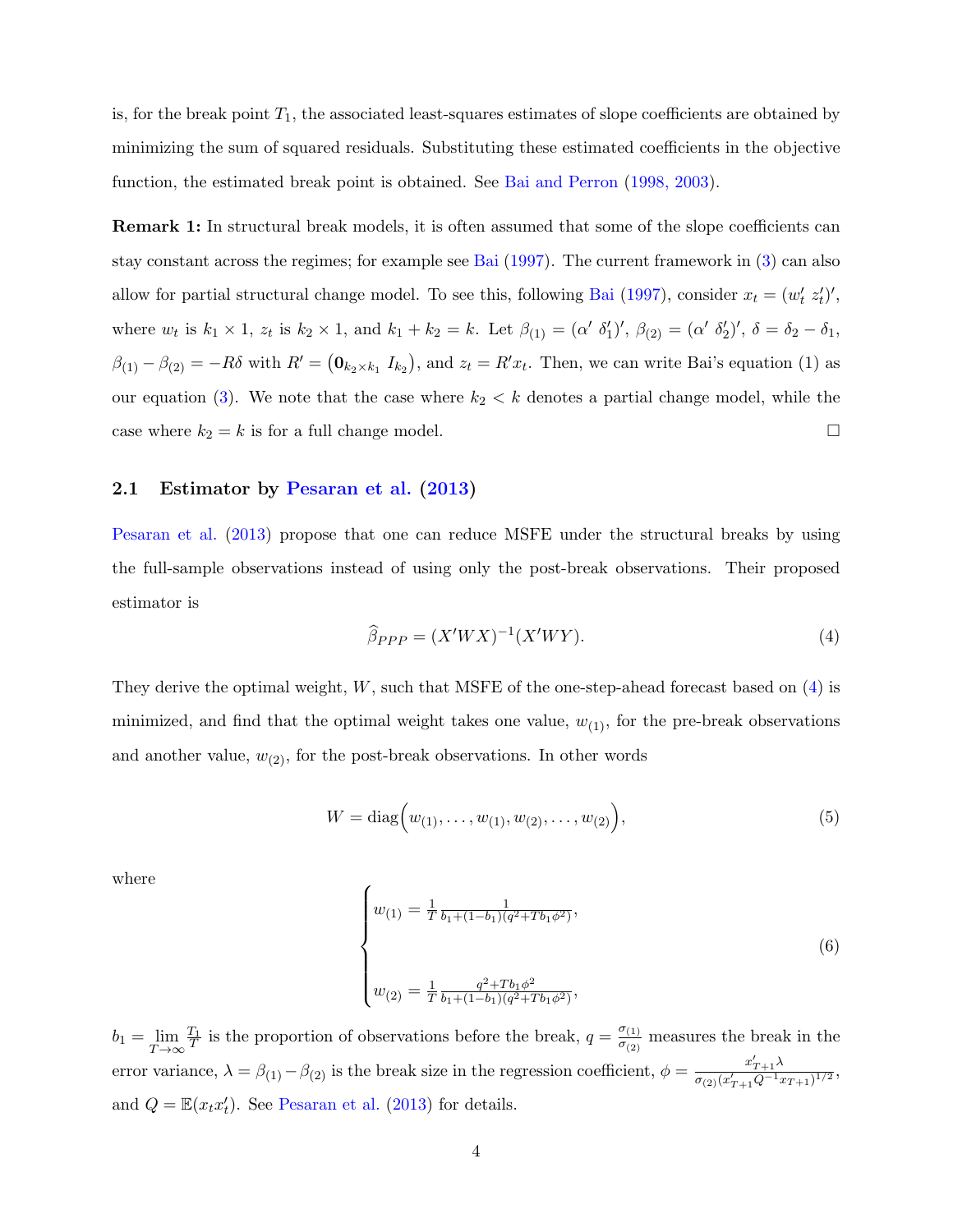We can rewrite the PPP estimator in equation [\(4\)](#page-4-0) as

<span id="page-5-2"></span>
$$
\widehat{\beta}_{PPP} = \left(w_{(1)} X'_{(1)} X_{(1)} + w_{(2)} X'_{(2)} X_{(2)}\right)^{-1} \left(w_{(1)} X'_{(1)} X_{(1)} \widehat{\beta}_1 + w_{(2)} X'_{(2)} X_{(2)} \widehat{\beta}_{(2)}\right)
$$
\n
$$
= \Lambda \widehat{\beta}_{(1)} + (I - \Lambda) \widehat{\beta}_{(2)},
$$
\n(7)

which can be viewed as the combined estimator of the pre-break and the post-break estimators,  $\widehat{\beta}_{(1)} = (X'_{(1)}X_{(1)})^{-1}(X'_{(1)}Y_{(1)})$  and  $\widehat{\beta}_{(2)} = (X'_{(2)}X_{(2)})^{-1}(X'_{(2)}Y_{(2)})$ , respectively, with the combination weight  $\Lambda = \left(\frac{w_{(1)}}{w_{(2)}}\right)$  $\frac{w_{(1)}}{w_{(2)}} X'_{(1)} X_{(1)} + X'_{(2)} X_{(2)} \Big)^{-1} \Big( \frac{w_{(1)}}{w_{(2)}}$  $\frac{w_{(1)}}{w_{(2)}} X'_{(1)} X_{(1)}$ .

## <span id="page-5-0"></span>3 Weighted least squared errors estimator

[Li et al.](#page-16-7) [\(2013\)](#page-16-7) introduce a semi-parametric method for estimating the parameters of varyingcoefficient models with categorical covariates. Also, see [Su et al.](#page-16-9) [\(2009\)](#page-16-9) and [Kiefer and Racine](#page-15-8) [\(2017\)](#page-15-8). Inspired by these, we propose an estimator for the time series structural break model where breaks may occur in both the coefficients and the error variance. Specifically, since our interest is in forecasting, we are interested in estimating the coefficients after a break, while also exploiting the pre-break information. We estimate the post-break coefficients using the following discrete kernel weighted generalized least squares estimator (WGLS)

<span id="page-5-1"></span>
$$
\widehat{\beta}_{WGLS}(\gamma) = \underset{\beta_{(2)}}{\operatorname{argmin}} \sum_{t=1}^{T} \left( \frac{y_t - x_t^{\prime} \beta_{(2)}}{\sigma_t} \right)^2 K(t, \gamma), \tag{8}
$$

where

$$
K(t,\gamma) = \gamma \mathbf{1}(t \le T_1) + \mathbf{1}(t > T_1), \quad \gamma \in (0,1], \tag{9}
$$

is a discrete kernel.  $\widehat{\beta}_{WGLS}(\gamma)$  is the estimator of  $\beta_{(2)}$  (the post-break parameter value), which is to be used forecasting  $y_t$  at  $t = T$ . As more recent information is usually more relevant for forecasting, this kernel-weight estimator gives the weight 1 to the post-break observations and the weight  $\gamma$  to the pre-break observations. When  $\gamma$  is very close to zero, this estimator is heavily weighting the post-break observations. When  $\gamma = 1$ , all of the observations in the sample are weighted equally and the estimator is the full-sample estimator. This case is particularly useful under a small break size. As pointed out by [Boot and Pick](#page-15-9) [\(2020\)](#page-15-9), under a small break, ignoring the break and estimating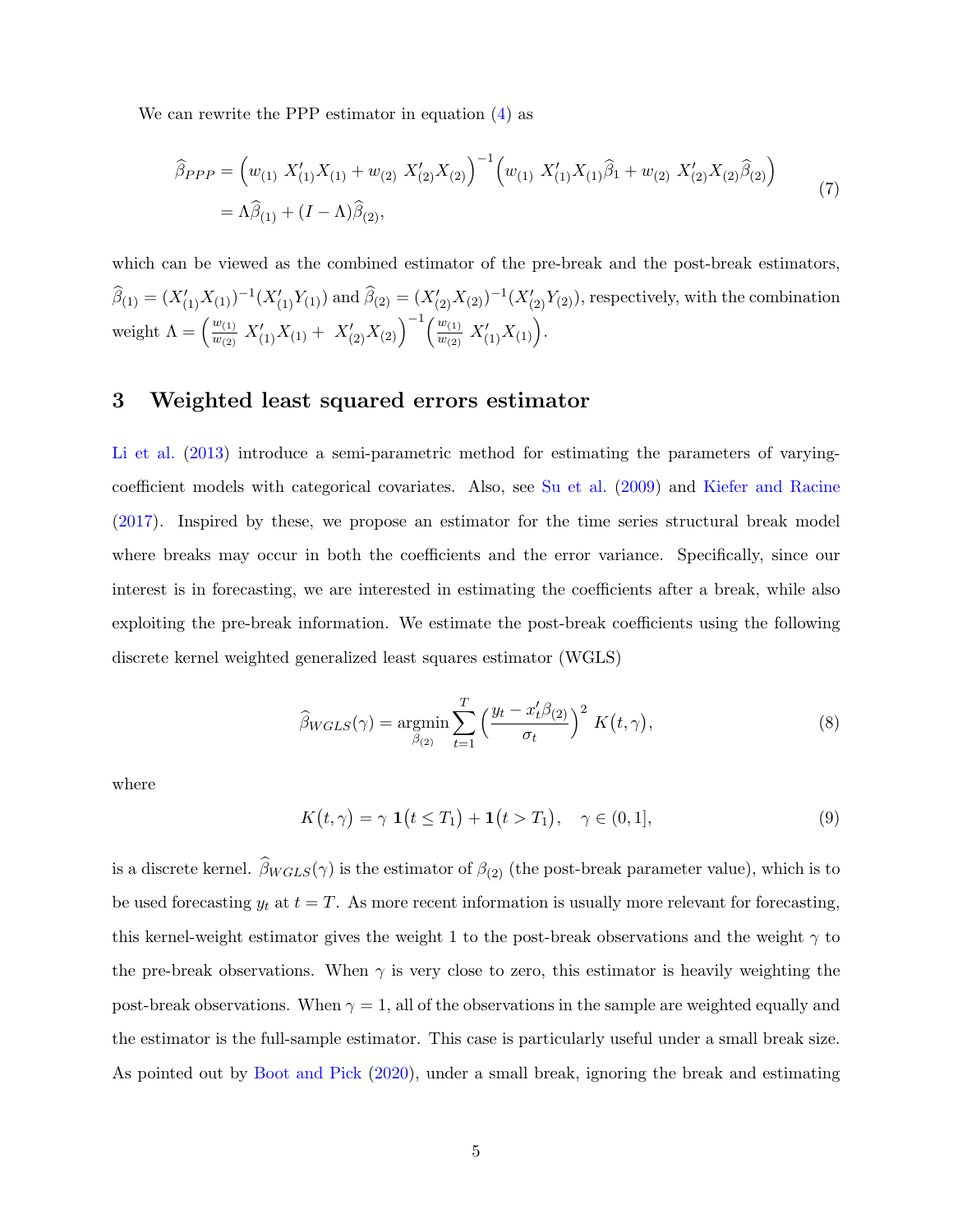the coefficient using all the observations would result in a better forecast (lower MSFE). For other cases,  $\gamma \in (0,1)$ , we have the combination of the pre-break and post-break observations. We note that [\(8\)](#page-5-1) depends on the break point and  $\sigma_t$ . However, given the break point, not knowing  $\sigma_t$  turns out not to matter in light of Remark [3](#page-7-0) below.

#### 3.1 The weighted squared error estimator is a model averaging estimator

The first order condition for equation [\(8\)](#page-5-1) is

$$
\sum_{t=1}^{T} K(t,\gamma) \frac{x_t(y_t - x_t'\beta_{(2)})}{\sigma_t^2} = 0,
$$
\n(10)

leading to

$$
\widehat{\beta}_{WGLS}(\gamma) = \left(\sum_{t=1}^{T} K(t, \gamma) \left(\frac{x_t x_t'}{\sigma_t^2}\right)\right)^{-1} \sum_{t=1}^{T} K(t, \gamma) \left(\frac{x_t y_t}{\sigma_t^2}\right)
$$
\n
$$
= \left(\frac{\gamma}{\sigma_{(1)}^2} X_{(1)}' X_{(1)} + \frac{1}{\sigma_{(2)}^2} X_{(2)}' X_{(2)}\right)^{-1} \left(\frac{\gamma}{\sigma_{(1)}^2} X_{(1)}' Y_{(1)} + \frac{1}{\sigma_{(2)}^2} X_{(2)}' Y_{(2)}\right)
$$
\n
$$
= \left(\frac{\gamma}{q^2} X_{(1)}' X_{(1)} + X_{(2)}' X_{(2)}\right)^{-1} \left(\frac{\gamma}{q^2} X_{(1)}' X_{(1)} \widehat{\beta}_{(1)} + X_{(2)}' X_{(2)} \widehat{\beta}_{(2)}\right)
$$
\n
$$
= \Delta^* \widehat{\beta}_{(1)} + (I - \Delta^*) \widehat{\beta}_{(2)}, \tag{11}
$$

where  $\Delta^* = (\gamma^* X'_{(1)} X_{(1)} + X'_{(2)} X_{(2)})^{-1} (\gamma^* X'_{(1)} X_{(1)}), \gamma^* \equiv \gamma / q^2, \hat{\beta}_{(1)} = (X'_{(1)} X_{(1)})^{-1} X'_{(1)} Y_{(1)}$  and  $\widehat{\beta}_{(2)} = (X'_{(2)}X_{(2)})^{-1}X'_{(2)}Y_{(2)}$ .<sup>[3](#page-6-1)</sup> A feasible version of this estimator is

<span id="page-6-3"></span><span id="page-6-0"></span>
$$
\widehat{\beta}_{WGLS}(\widehat{\gamma}) = \widehat{\Delta}^* \widehat{\beta}_{(1)} + (I - \widehat{\Delta}^*) \widehat{\beta}_{(2)},
$$
\n(12)

for which we first estimate  $\hat{q} = \hat{\sigma}_{(1)}/\hat{\sigma}_{(2)}$  by using the least squares estimators of  $\sigma_{(1)}^2$  and  $\sigma_{(2)}^2$ , then we estimate  $\hat{\gamma}$  by the cross-validation using equation [\(13\)](#page-6-2), and then we let  $\hat{\gamma^*} = \hat{\gamma}/\hat{q}^2$ .

We estimate  $\hat{\gamma}$  by minimizing the following leave-one-out CV criterion function

<span id="page-6-2"></span>
$$
CV(\gamma) = \frac{1}{(T - T_1)} \sum_{s = T_1 + 1}^{T} \left( \frac{y_s - x_s' \hat{\beta}_{WGLS}^{(-s)}(\gamma)}{\sigma_{(2)}} \right)^2,
$$
\n(13)

<span id="page-6-1"></span><sup>&</sup>lt;sup>3</sup>It is easy to see that the WGLS estimator is similar to the PPP estimator in equation [\(4\)](#page-4-0). To show that, let  $\Gamma = \text{diag}(\gamma I_{T_1}, I_{T-T_1})$ . Define  $W \equiv \Gamma^{1/2} \Omega^{-1} \Gamma^{1/2}$ . Therefore,  $\widehat{\beta}_{WGLS}(\gamma) = (X'WX)^{-1} (X'WY)$ .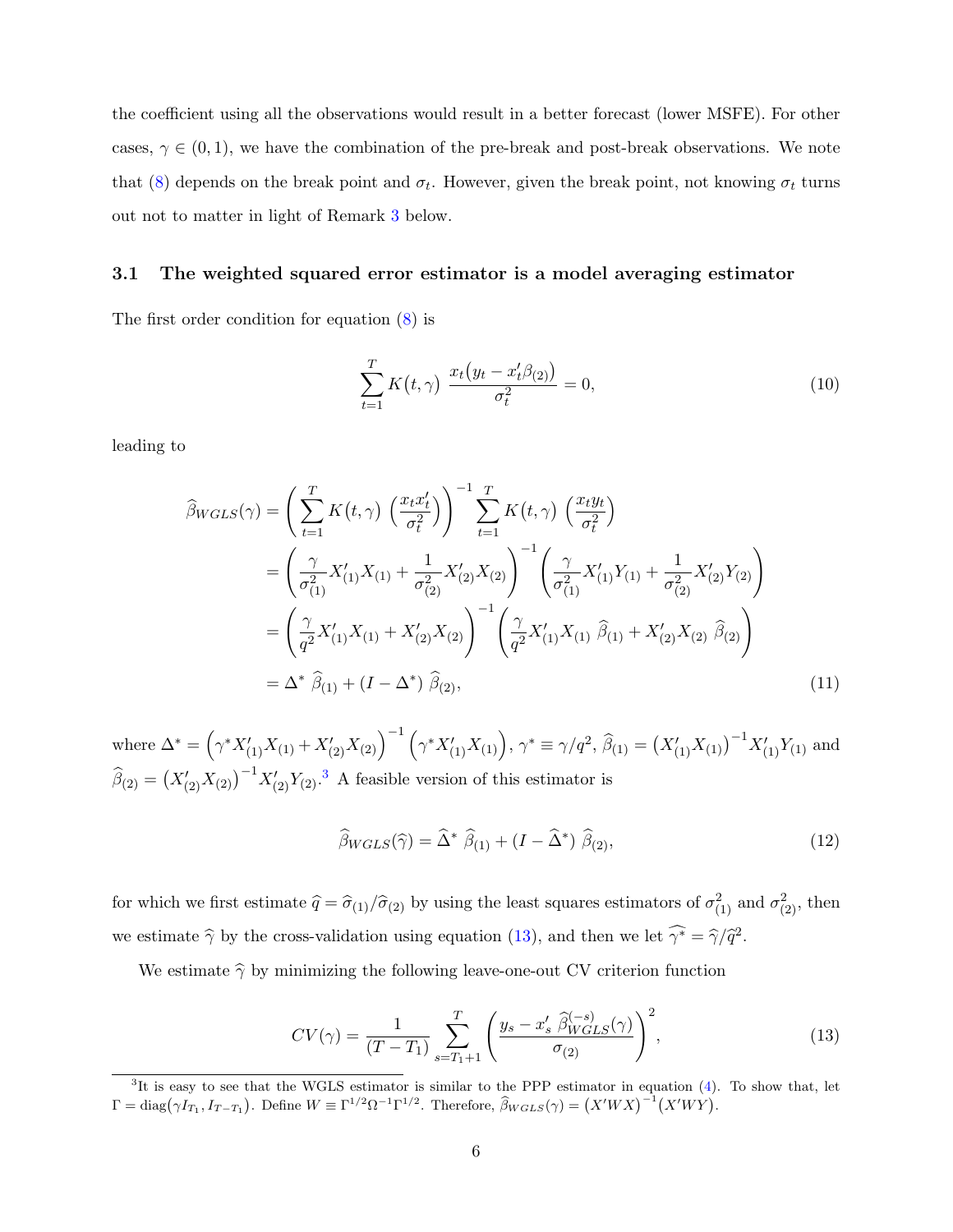where  $\widehat{\beta}_{WGLS}^{(-s)}(\gamma)$  denotes the estimate of  $\beta$  based on [\(11\)](#page-6-0) in which the index s goes over the post-break period, and at each time the  $s<sup>th</sup>$  row of the observations is deleted. We note that the estimation of  $\gamma$  is cross-validated over the post-break observations. The reason is that we need to find an estimator that fits best the post-break sample observations in order to use it for forecasting. Once we have estimated  $\hat{\gamma}$ , we calculate the feasible WGLS estimator in equation [\(12\)](#page-6-3).

**Remark 2:** In the special case where  $\sigma_{(1)} = \sigma_{(2)}$ , there is no structural break in the error variance  $(q = 1)$ , the WGLS estimator reduces to the weighted ordinary least squares (WOLS) estimator, which is

<span id="page-7-3"></span>
$$
\widehat{\beta}_{WGLS}(\gamma) = \widehat{\beta}_{WOLS}(\gamma) = \Delta \widehat{\beta}_{(1)} + (I - \Delta) \widehat{\beta}_{(2)},
$$
\n(14)

where  $\Delta = \left(\gamma X'_{(1)}X_{(1)} + X'_{(2)}X_{(2)}\right)^{-1} \left(\gamma X'_{(1)}X_{(1)}\right)$ . Note that  $\gamma^* = \gamma$  when  $q = 1$ . The feasible WOLS estimator is obtained by estimating  $\hat{\gamma}$  using the cross validation in equation [\(13\)](#page-6-2).

<span id="page-7-0"></span>**Remark 3:** Using the WGLS estimator, one can estimate only one unknown parameter,  $\gamma^*$ , by CV. In other words, even though the combination weight is in the form of the fraction,  $\gamma/q^2$ , one can consider it as a single unknown parameter,  $\gamma^*$ , and estimate it by CV without dealing with estimation of break in the error variance  $(q^2)$  $\Box$ ).  $^4$  $^4$ 

<span id="page-7-2"></span>**Remark 4:** By comparing  $\Delta^*$  in equation [\(11\)](#page-6-0) with  $\Lambda$  in equation [\(7\)](#page-5-2), we see that the PPP estimator is a WGLS estimator if

$$
\gamma^* = \frac{w_{(1)}}{w_{(2)}} = \frac{1}{q^2 + T_1 \phi^2}.\tag{15}
$$

In the WGLS method, we only estimate the unknown parameter,  $\gamma^*$ , which depends on the break in the coefficients,  $\phi$ , the break in error variance, q, and  $T_1$ . We note that for both WGLS and PPP estimators, the break point needs to be known or estimated.

#### 3.2 Consistency of the cross-validation

We now prove that the estimator  $\hat{\gamma}$  by CV is asymptotically optimal in the sense of [Li](#page-16-1) [\(1987\)](#page-16-1), in that the average squared error of the CV is asymptotically as small as the average squared error of

<span id="page-7-1"></span><sup>&</sup>lt;sup>4</sup>Monte Carlo simulation results show that the results are very close to the two step feasible WGLS method in [\(12\)](#page-6-3). To save space, we do not report the results in the paper.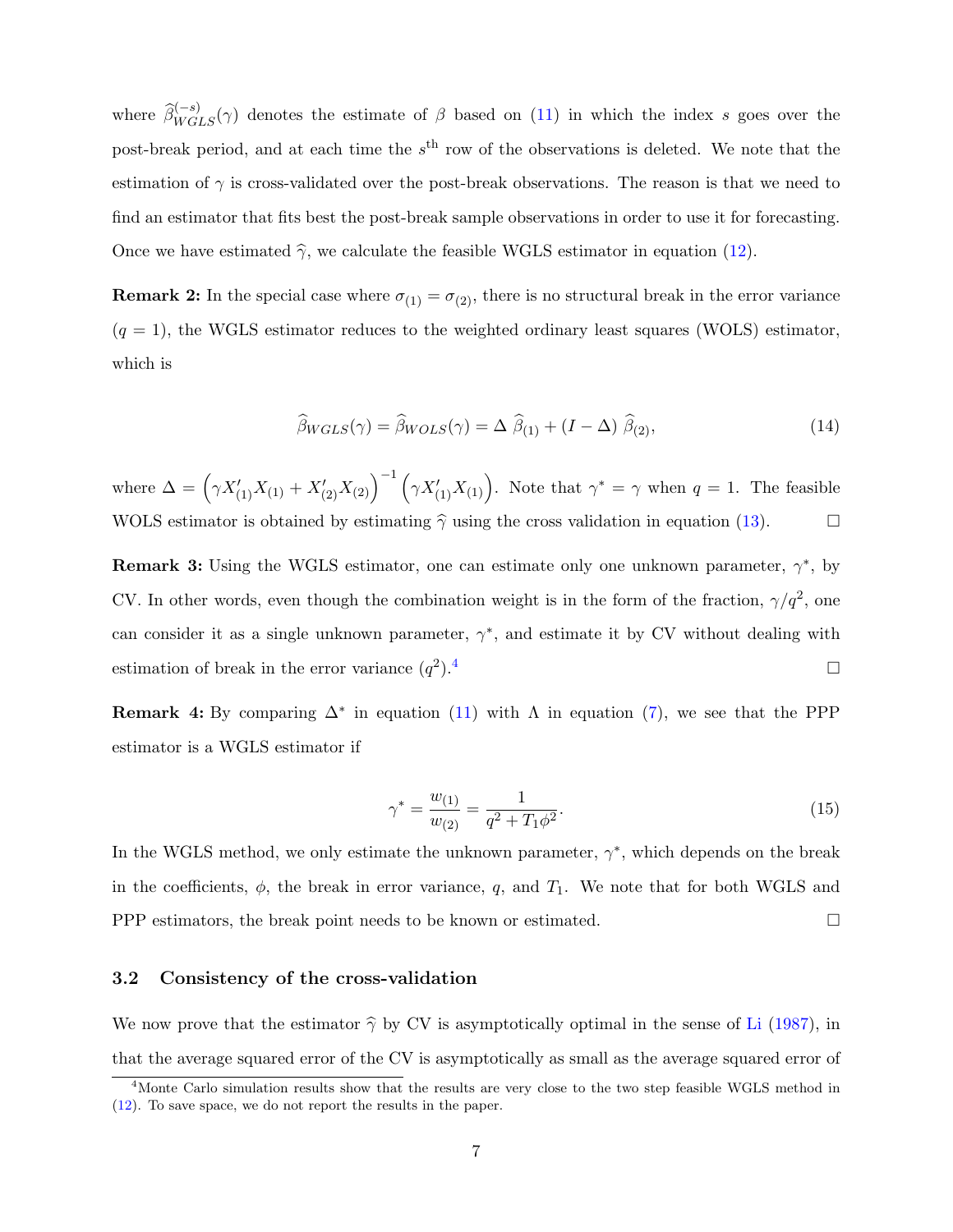the infeasible best possible estimator. Define  $L(\gamma) = \left[ \left( \widehat{\beta}_{WGLS}(\gamma) - \beta_{(2)} \right)' \mathbb{W} \left( \widehat{\beta}_{WGLS}(\gamma) - \beta_{(2)} \right) \right] =$  $(\widehat{\mu}(\gamma) - \mu)'(\widehat{\mu}(\gamma) - \mu)$  to be the loss function where  $W = X'_{(2)}X_{(2)}/\sigma_{(2)}^2$ ,  $\mu = \sigma_{(2)}^{-1} X_{(2)}\beta_{(2)}$  and  $\widehat{\mu}(\gamma) = \widehat{\sigma}_{(2)}^{-1} X_{(2)} \widehat{\beta}_{WGLS}(\gamma)$  $\widehat{\mu}(\gamma) = \widehat{\sigma}_{(2)}^{-1} X_{(2)} \widehat{\beta}_{WGLS}(\gamma)$  $\widehat{\mu}(\gamma) = \widehat{\sigma}_{(2)}^{-1} X_{(2)} \widehat{\beta}_{WGLS}(\gamma)$ , and the expected loss (risk) is  $R(\gamma) = \mathbb{E}\left[L(\gamma)\right]$ . Theorem 1 shows the asymptotic optimality of the weight  $\hat{\gamma}$  estimated by CV in the sense of making  $L(\gamma)$  and  $R(\gamma)$  as small as possible among all feasible weights  $\gamma$ .

<span id="page-8-0"></span>Theorem 1:  $As T \rightarrow \infty$ ,

$$
\frac{L(\hat{\gamma})}{\inf_{\gamma \in \mathcal{H}} L(\gamma)} \xrightarrow{p} 1,\tag{16}
$$

$$
\frac{R(\hat{\gamma})}{\inf_{\gamma \in \mathcal{H}} R(\gamma)} \xrightarrow{p} 1.
$$
 (17)

Theorem [1](#page-8-0) shows that conditional on knowing the break date, the average squared error of the WGLS estimator obtained by CV is asymptotically as small as the average squared error of the infeasible best possible estimator. Online Appendix has the full proof of this theorem.

## 3.3 Efficiency of the WGLS estimator

In this subsection, we compare the bias and variance of the WGLS estimator with the PPP estimator and the post-break estimator. Denote  $V_{(1)} = T_1 Var(\beta_{(1)})$ ,  $V_{(2)} = (T - T_1) Var(\beta_{(2)})$ ,  $V_{WGLS} =$  $T Var(\beta_{WGLS})$  and  $V_{PPP} = T Var(\beta_{PPP})$  to be the covariance matrices of the pre-break estimator, the post-break estimator, the WGLS estimator and the PPP estimator, respectively.

The bias of the WGLS estimator and the PPP estimator are

$$
Bias(\widehat{\beta}_{WGLS}) = \left(X'_{(1)}X_{(1)} + \frac{1}{\gamma^*}X'_{(2)}X_{(2)}\right)^{-1}X'_{(1)}X_{(1)}\ (\beta_{(1)} - \beta_{(2)})\tag{18}
$$

and

$$
Bias(\widehat{\beta}_{PPP}) = \left(X'_{(1)}X_{(1)} + \frac{w_{(2)}}{w_{(1)}}X'_{(2)}X_{(2)}\right)^{-1}X'_{(1)}X_{(1)}\ (\beta_{(1)} - \beta_{(2)}). \tag{19}
$$

Thus, the bias of the WGLS estimator is less than that of the PPP estimator if  $\gamma^* < \frac{w_{(1)}}{w_{(2)}}$  $\frac{w_{(1)}}{w_{(2)}}$ . Besides, the variance of the WGLS estimator is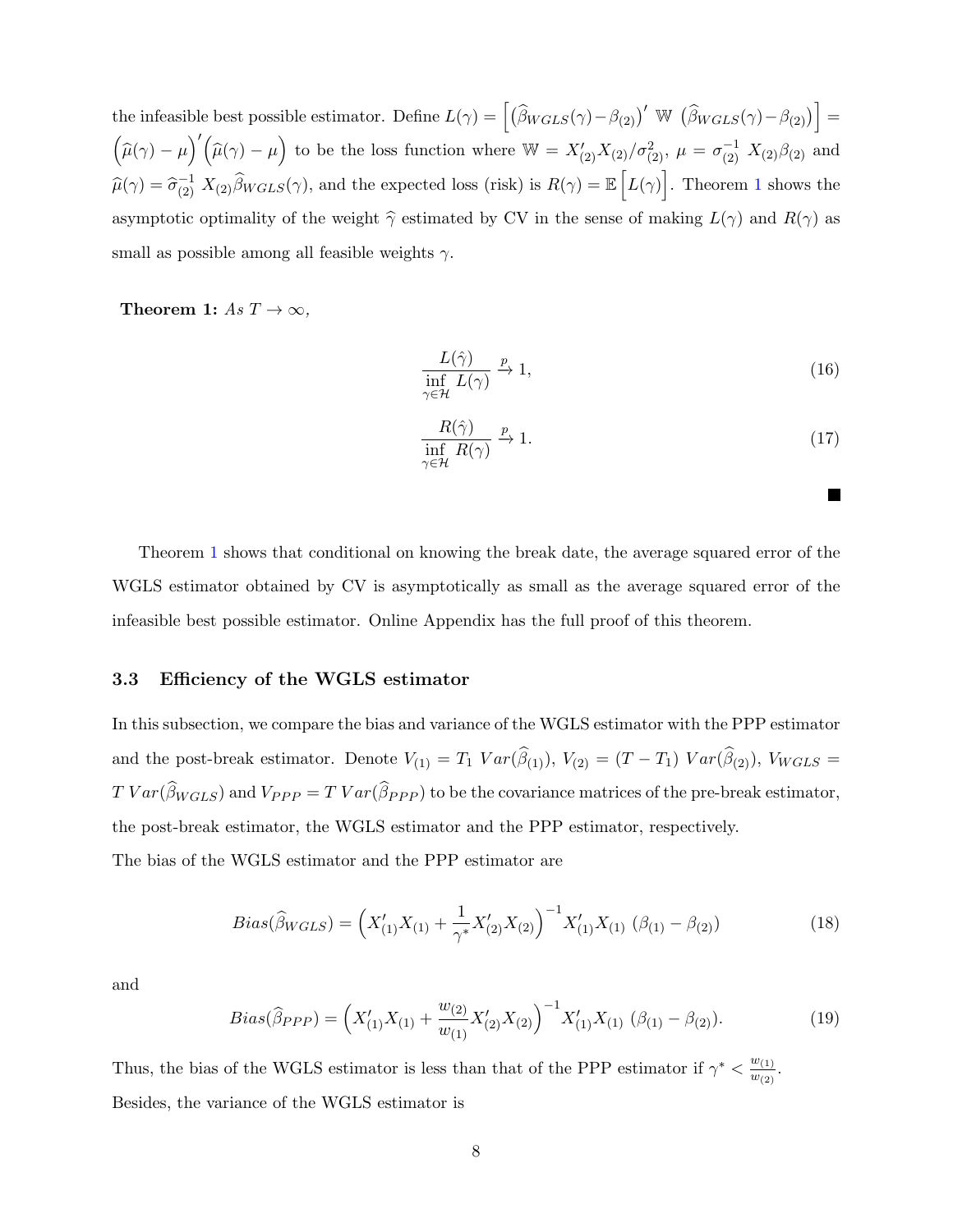<span id="page-9-0"></span>
$$
Var(\widehat{\beta}_{WGLS}) = \frac{1}{T} V_{WGLS}
$$
  
=  $\frac{1}{T} \left( \gamma b_1 V_{(1)}^{-1} + (1 - b_1) V_{(2)}^{-1} \right)^{-1} \left( \gamma^2 b_1 V_{(1)}^{-1} + (1 - b_1) V_{(2)}^{-1} \right) \left( \gamma b_1 V_{(1)}^{-1} + (1 - b_1) V_{(2)}^{-1} \right)^{-1},$   
(20)

and the variance of the PPP estimator is

$$
Var(\widehat{\beta}_{PPP}) = \frac{1}{T} V_{PPP}
$$
  
=  $\frac{1}{T} \Big( \frac{w_{(1)}}{w_{(2)}} q^2 b_1 V_{(1)}^{-1} + (1 - b_1) V_{(2)}^{-1} \Big)^{-1} \Big( \Big( \frac{w_{(1)}}{w_{(2)}} \Big)^2 q^4 b_1 V_{(1)}^{-1} + (1 - b_1) V_{(2)}^{-1} \Big)$   
 $\times \Big( \frac{w_{(1)}}{w_{(2)}} q^2 b_1 V_{(1)}^{-1} + (1 - b_1) V_{(2)}^{-1} \Big)^{-1}.$  (21)

Thus, the variance of the WGLS estimator is less than that of the PPP estimator if  $\gamma^* > \frac{w_{(1)}}{w_{(2)}}$  $\frac{w(1)}{w(2)}$ . This highlights the bias-variance tradeoff feature of the WGLS estimator. When the WGLS estimator assigns a higher weight to the pre-break sample observations, it increases the bias while reducing the variance. The goal of our WGLS method is to obtain the weighted estimator and forecast where the weight is to use the pre-break observations and is determined by cross-validation. When  $\gamma^* = \frac{w_{(1)}}{w_{(2)}}$  $\frac{w_{(1)}}{w_{(2)}}$ , both estimators are equal as noted in Remark [4.](#page-7-2)

To compare the variance of the WGLS estimator with the post-break estimator, we note that since  $\gamma \in (0, 1]$ , using  $(20)$ , we have

<span id="page-9-1"></span>
$$
Var(\widehat{\beta}_{WGLS}) \leq \frac{1}{T} \left( \gamma b_1 V_{(1)}^{-1} + (1 - b_1) V_{(2)}^{-1} \right)^{-1}
$$
  
= 
$$
\frac{1}{T(1 - b_1)} V_{(2)}^{1/2} \left( \frac{\gamma b_1}{1 - b_1} V_{(2)}^{1/2} V_{(1)}^{-1} V_{(2)}^{1/2} + I_k \right)^{-1} V_{(2)}^{1/2}.
$$
 (22)

Also, the variance of the post-break estimator is

<span id="page-9-2"></span>
$$
Var(\widehat{\beta}_{(2)}) = \left(\frac{1}{T - T_1}\right) V_{(2)}.
$$
\n(23)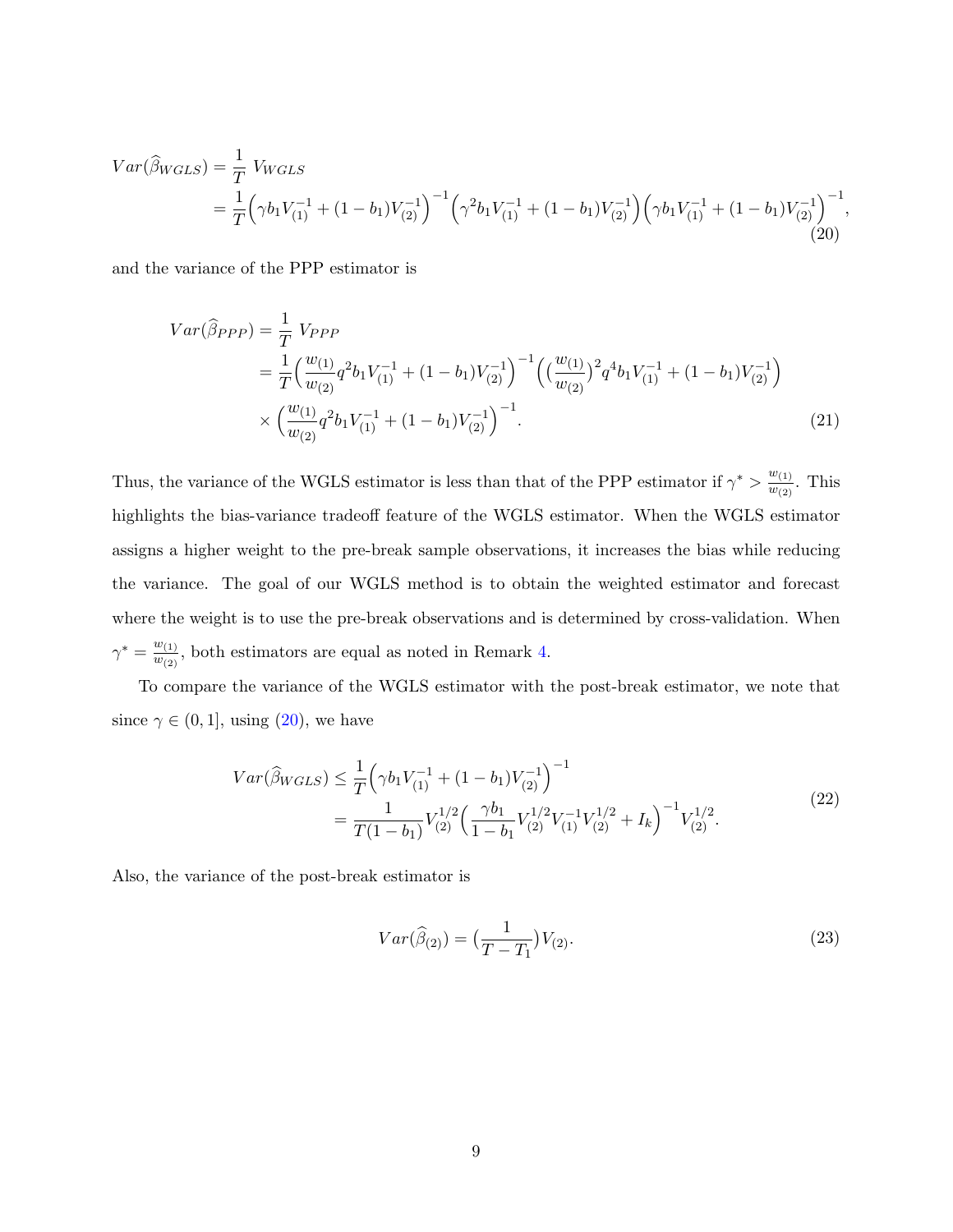Therefore, using  $(22)$  and  $(23)$ ,

<span id="page-10-1"></span>
$$
T\Big(Var(\widehat{\beta}_{(2)}) - Var(\widehat{\beta}_{WGLS})\Big) = \frac{1}{1 - b_1} V_{(2)}^{1/2} \Big[ I_k - \Big(\frac{\gamma b_1}{1 - b_1} V_{(2)}^{1/2} V_{(1)}^{-1} V_{(2)}^{1/2} + I_k \Big)^{-1} \Big] V_{(2)}^{1/2}
$$
  
= 
$$
\frac{1}{1 - b_1} V_{(2)} A^* V_{(2)},
$$
 (24)

where  $A^* \equiv \left(\frac{1-b_1}{\gamma b_1}\right)$  $\frac{(-b_1}{\gamma b_1}V_{(1)}+V_{(2)}\right)^{-1}$ , and the second equality holds using the Woodbury matrix identity. Thus the WGLS estimator is more efficient than the post-break estimator. As to be expected, the superiority in the efficiency of the WGLS estimator compared to the post-break estimator diminishes as  $T(1-b_1) \rightarrow \infty$ . Besides, the WGLS estimator is biased under a break. This highlights the fact that the WGLS method trade-offs between the bias and variance efficiency. Based on the simulation study and the empirical example results presented in Sections [4](#page-10-0) and [5,](#page-13-0) respectively, the WGLS estimator outperforms the post-break estimator in the sense of mean squared forecast errors, for any break size and break points. This means that the bias created by the WGLS method would be offset by its variance efficiency, and therefore it results in a better forecast.

## <span id="page-10-0"></span>4 Monte Carlo evidence on forecasting performance

In this section, we use Monte Carlo simulation to compare forecasting performance of the WGLS estimator in equation [\(11\)](#page-6-0), in comparison with the PPP estimator in equation [\(7\)](#page-5-2) (labeled as "PPP" in tables), the five methods used in [Pesaran and Timmermann](#page-16-2) [\(2007\)](#page-16-2), namely the post-break method ("Postbk"); the trade-off method ("Troff"); weighted average of forecasts ("WA"); the pooled forecast combination ("Pooled"); cross validation ("CV"), the full-sample forecast ("Full"), and the average window forecast proposed by [Pesaran and Pick](#page-16-3) [\(2011\)](#page-16-3) ("AveW"). We also report the results with the infeasible PPP method (" $PPP_{inf.}$ ") in which it uses the true break point and true break size in the coefficient and error variance. We generate data from the following equation,

$$
y_t = \begin{cases} x_t'\beta_{(1)} + \sigma_{(1)}\varepsilon_t & \text{if } 1 < t \le T_1 \\ x_t'\beta_{(2)} + \sigma_{(2)}\varepsilon_t & \text{if } T_1 < t \le T, \end{cases}
$$
 (25)

where  $x_t$  is  $k \times 1$ ,  $x_t \sim N(0, I_k)$ ,  $\varepsilon_t \sim i.i.d. N(0, 1)$ ,  $T = 100$ ,  $q_1 = \frac{\sigma_{(1)}}{\sigma_{(2)}}$  $\frac{\sigma_{(1)}}{\sigma_{(2)}} \in \{0.5, 1, 2\}$  and  $k \in \{5, 10\}.$ We consider different values for  $T_1$  which are proportional to the pre-break sample observations,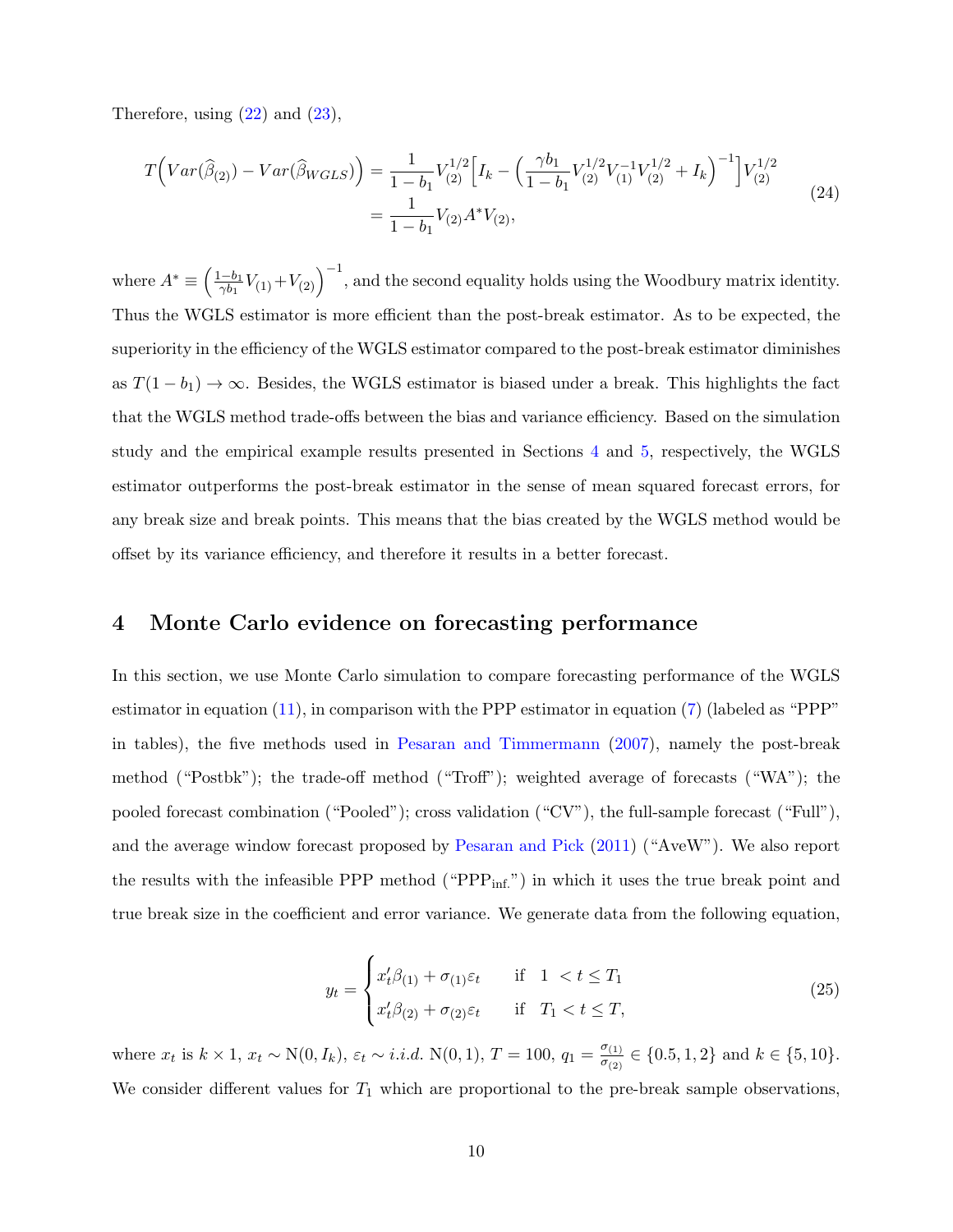$b_1 \equiv \frac{T_1}{T} \in \{0.2, 0.5, 0.8\}$ . Let  $\beta_{(2)}$  be a  $k \times 1$  vector of ones, and the break size in the coefficients,  $\lambda =$  $\beta_{(1)} - \beta_{(2)} \in \{0.1, 0.3, 0.6, 1\}$ <sup>[5](#page-11-0)</sup> To incorporate the uncertainty regarding the unknown parameters  $(b_1, \lambda, q)$ , we estimate the break point, break size in the coefficient and the ratio of break in error variance. For the estimation of the break point, we use [Bai and Perron](#page-15-6) [\(1998, 2003\)](#page-15-6) approach and set the trimming parameter at  $0.2<sup>6</sup>$  $0.2<sup>6</sup>$  $0.2<sup>6</sup>$ . The number of replications is 1000.

Tables [1-](#page-26-0)[3](#page-28-0) report the Monte Carlo results. For comparison, we report the one-period ahead forecasts in MSFE for different methods relative to that of the forecast using post-break observations, i.e., for method i we have  $RMSFE_i = MSFE_i/MSFE_{Postbk}$ . The MSFE for each method is calculated as  $MSFE_i = \frac{1}{100}$  $\frac{1}{1000} \sum_{m=1}^{1000} (y_{i,T+1}^{(m)} - \hat{y}_{i,T+1}^{(m)})^2$ , where  $\hat{y}_{i,T+1}^{(m)}$  is the forecast computed using method  $i$  for the mth replication. Thus, an RMSFE less than one has a lower MSFE than the post-break forecast, and an RMSFE exceeding one has a higher MSFE than the benchmark. We report the relative MSFE for different methods with estimated break dates in columns 2-8 of Table  $1^7$  $1^7$  Columns 9-10 show the results for the average window forecast and the infeasible PPP estimator, respectively.<sup>[8](#page-11-3)</sup>

As it is clear from the tables, the WGLS estimator outperforms the post-break estimator. Specifically, for the small to medium break sizes in the coefficients (approximately  $\lambda < 0.6$ ), there is a huge gain from using the WGLS estimator rather than the post-break estimator. This gain increases even more, as we increase the number of regressors,  $k$ . For the large break size in the coefficient, the WGLS estimator becomes close to the post-break estimator, as CV chooses the weight close to zero.

When the break point is close to the end of the sample  $(b_1)$  close to 1), the out-performance of the WGLS estimator is much larger than when the break happens close to the beginning of the sample  $(b_1 \text{ close to } 0)$ . This is due to the small number of observations in the post-break sample. For example, with  $T = 100$ , if the break happens at  $T_1 = 80$ , then the post-break sample has only

<span id="page-11-0"></span><sup>&</sup>lt;sup>5</sup>We have tried different break size, ranging from 0 to 1 in increments of 0.1. The pattern of results are similar to those that we present in the paper.

<span id="page-11-2"></span><span id="page-11-1"></span> ${}^{6}$ The results are similar when trimming of 0.15 is used.

<sup>&</sup>lt;sup>7</sup>We have also implemented these methods imposing the true break point and the results are qualitatively similar to those with the estimated break point. Because imposing the true break date is infeasible in practice, we only report the results with estimated break point here to save space.

<span id="page-11-3"></span><sup>8</sup>See Sections 3.2-3.5 in [Pesaran and Timmermann](#page-16-2) [\(2007\)](#page-16-2) for details. For the CV, WA and Pooled methods, as used in Pesaran and Timmermann (2007), we set the size of the forecast evaluation window to 0.25T and size of the minimum estimation window to  $0.1T$ , in the simulation study in this section and the empirical study in the next section.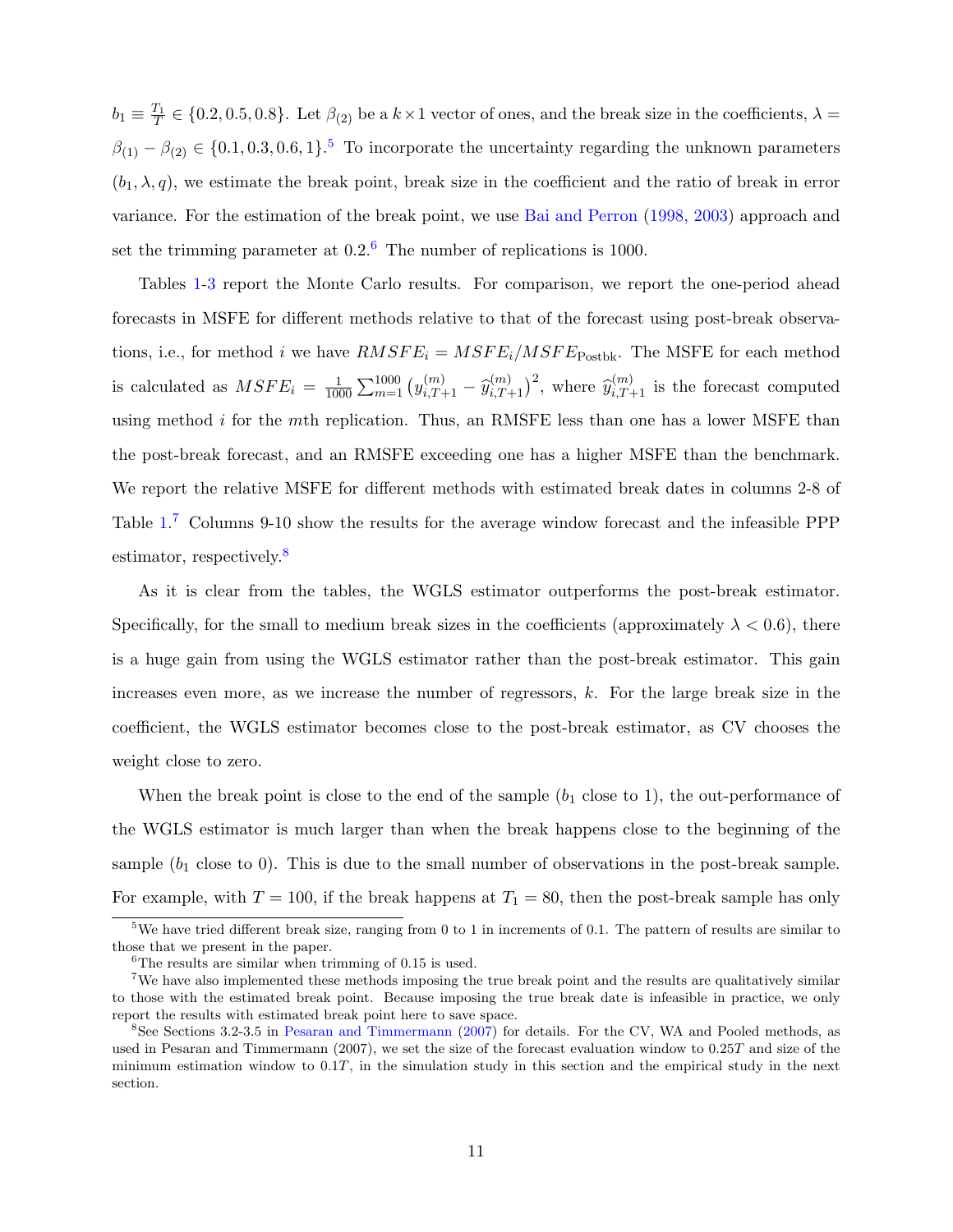20 observations. This is when exploiting the pre-break observations can help, and therefore the WGLS estimator performs much better than the post-break estimator. But when break happens at  $T_1 = 20$ , it does not significantly improve the forecast. This is expected as discussed above based on equation  $(24)$ , i.e., the gain decreases as  $b_1$  gets smaller.

We also compare the performance of the proposed estimator under different break ratio in the error variance,  $q = \sigma_{(1)}/\sigma_{(2)}$ , before and after the break. For  $q < 1$ , the pre-break observations are less volatile than the post-break observations. Thus, including the pre-break observations can benefit the estimator as we are using more information. When  $q > 1$ , the pre-break observations are more volatile compare to the post-break observations. But as we can see from the tables, even under this case, we still can gain by using the WGLS estimator over the post-break estimator but the gain is bigger when  $q < 1$ .

Furthermore, we compare the performance of the WGLS estimator with the PPP estimator of [Pesaran et al.](#page-16-0) [\(2013\)](#page-16-0). Results in Tables [1-](#page-26-0)[3](#page-28-0) show that, the WGLS estimator performs better than the PPP estimator for any break points and break size. Besides WGLS estimator overall outperform other methods. The performance of the cross validation (CV) approach deteriorates when  $T_1$  gets close to T. The trade-off (Troff) method performs almost in line with the post-break method. The weighted average (WA) and pooled forecast combination (Pooled) methods perform better than the post-break estimator only for small break sizes. However, they perform poorly for large breaks. Similarly, the AveW forecast perform better than the post-break forecast for small break size. The full-sample method performs good under small break sizes, but as the break size increases, it performs much worse than the post-break estimator. We note that the WGLS, PPP, AveW, CV, Troff, WA, and Pooled methods generally perform better than the full-sample estimator, except for a small break size as expected. This mirrors the findings in [Pesaran and](#page-16-2) [Timmermann](#page-16-2) [\(2007\)](#page-16-2), [Pesaran and Pick](#page-16-3) [\(2011\)](#page-16-3) and [Pesaran et al.](#page-16-0) [\(2013\)](#page-16-0).

We have also included the MSFE for the infeasible PPP method in Tables [1-](#page-26-0)[3,](#page-28-0) which as expected, it almost always outperforms all other methods. To see how far our estimated optimal CV weight is from the PPP infeasible optimal weights, we plot the frequency of the pre-break and post-break sample observations weights for the PPP infeasible estimator and compare them with that of the normalized WGLS weights.<sup>[9](#page-12-0)</sup> The simulation results are for  $T = 100, T_1 = 80, k = 5, q = 1$  and

<span id="page-12-0"></span><sup>&</sup>lt;sup>9</sup>The normalized pre-break and post-break observations weights for the WGLS estimator are  $\gamma/(T_1\gamma + T - T_1)$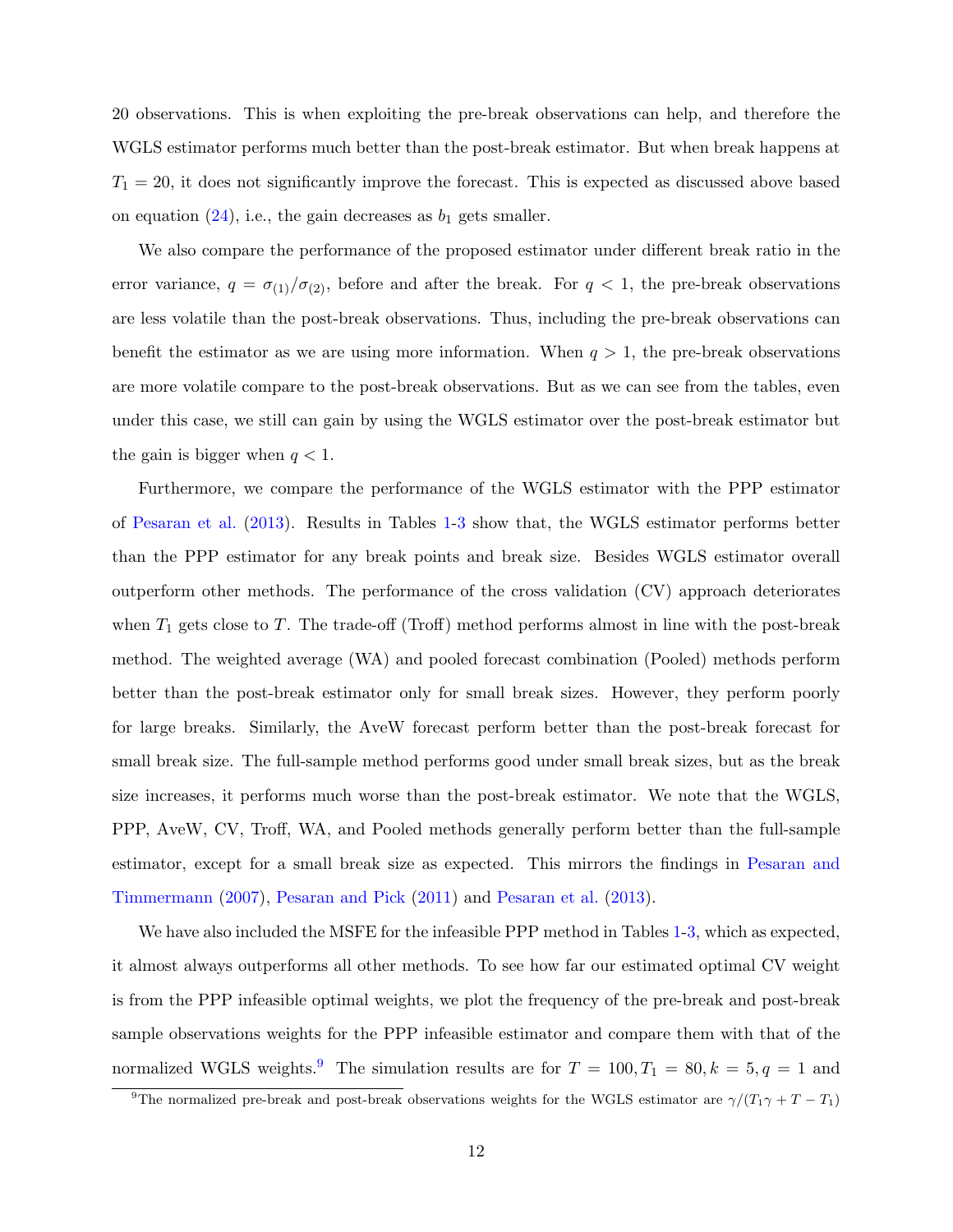presented in Figure [1.](#page-25-0) Based on the results, the frequency of the WGLS optimal weights are close to that of the infeasible optimal weights. However, since the infeasible version uses the true parameters instead of estimates, and estimation of weights using CV introduces additional noise for the WGLS estimator, the pattern of weights are not exact between the two methods. We observed similar pattern for frequency of weights under other specifications.

## <span id="page-13-0"></span>5 Empirical analysis

In this section, we present an empirical application of our method. We consider forecasting the equity premium using the six predictors from [Welch and Goyal](#page-16-11) [\(2008\)](#page-16-11), which are dividend yield, earning-price ratio, stock variance, long term return, inflation and treasury bill rate.<sup>[10](#page-13-1)</sup> The data are quarterly which we examine from 1950:Q1-2018:Q4 to assess the performance of our model. This provides the time-series dimension of 276 observations. The equity premium is the return on the stock market minus the return on a short-term risk-free treasury bill. We use the return on S&P 500 index as the proxy of the stock market return.

We recursively compute one-step-ahead forecasts using the WGLS estimator, and the same alternative methods used in the simulation study in Section [4.](#page-10-0) We divide the sample of observations into two parts. The first T observations are used as the initial in-sample estimation period, and the remaining observations are the pseudo out-of-sample evaluation period. Forecasts are recursively generated at each point in the out-of-sample period using only the information available at the time the forecast is made. As we expand the estimation window, we re-estimate break points by the sequential procedure introduced by [Bai and Perron](#page-15-6) [\(1998, 2003\)](#page-15-6), where we search for up to eight breaks and set the trimming parameter to 0.1 (i.e., the minimal permissible length of a regime is  $(0.1T)$  and the significance level at 5%.

We consider two different estimation window sizes so the beginning of the forecast evaluation periods start from 1995:Q1 and 2005:Q1, respectively. Table [4](#page-29-0) shows the out-of-sample forecasting results. We evaluate the forecasts for horizons  $h = 1, 2, 3, 4$  quarters. The WGLS estimator has lower MSFE than the post-break estimator and the PPP estimator for all forecast horizons. Besides, the WGLS estimator overall performs better than other forecasting methods. However, there are

and  $1/(T_1\gamma + T - T_1)$ , respectively.

<span id="page-13-1"></span> $10$ We use the first difference transformation for the dividend yield, earning price ratio and treasury bill rate.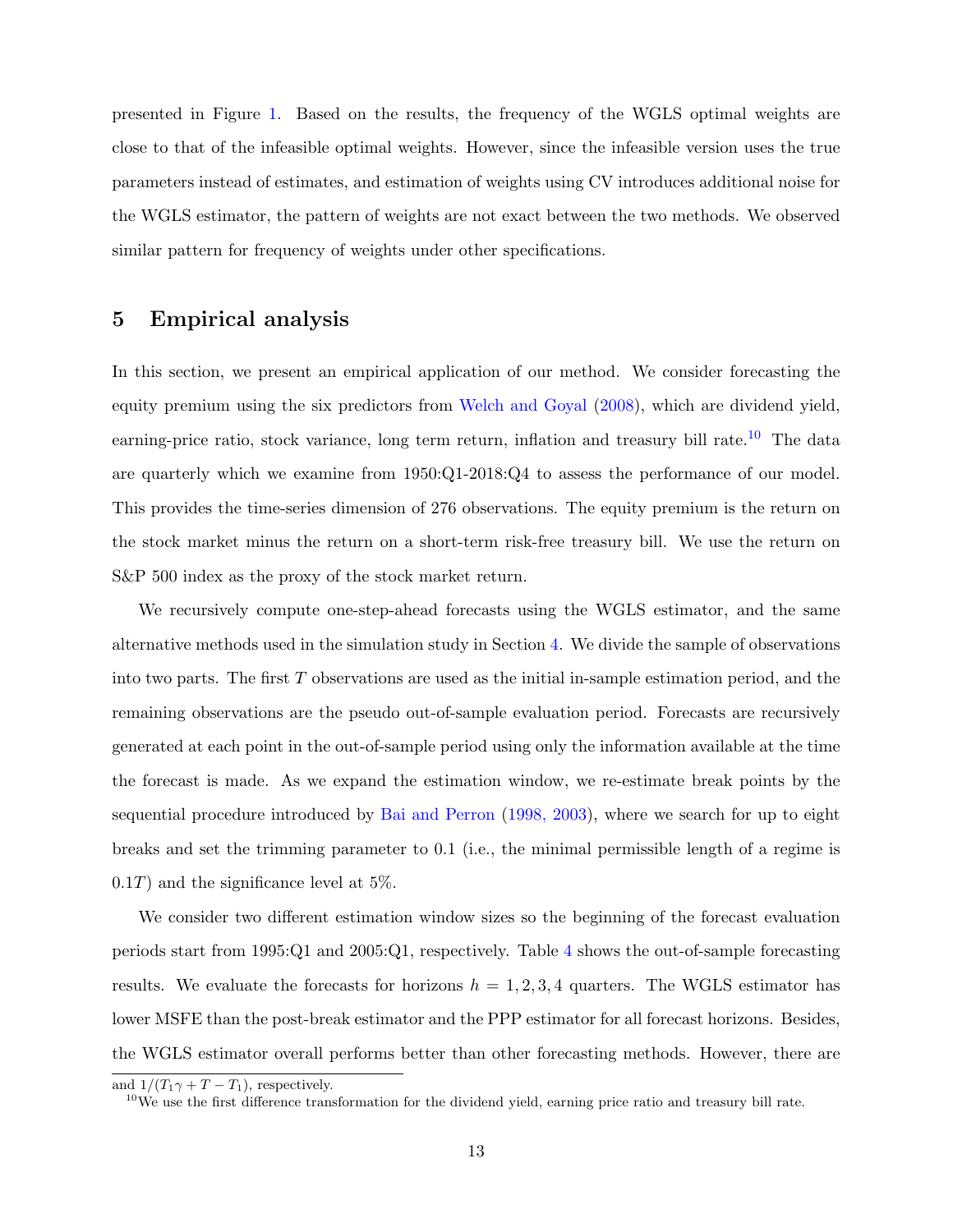some cases that other forecasting methods underperform the post-break forecast.

Finally, we evaluate the statistical significance of superior predictive ability of method  $i$  by testing for the null hypothesis  $H_0$ :  $MSFE_{\text{Postbk}} = MSFE_i$  against the alternative hypothesis  $H_1: MSFE_{\text{Postbk}} > MSFE_i$ . The [Diebold and Mariano](#page-15-10) [\(1995\)](#page-15-10) statistics reported in Table [4,](#page-29-0) show that the WGLS estimator produces forecasts with significantly smaller MSFEs than the postbreak estimator does for all forecast horizons  $h = 1, 2, 3, 4$ . MSFEs from using the PPP estimator are not significantly smaller than those of the post-break estimator.

# <span id="page-14-0"></span>6 Conclusion

In this paper, we introduce the novel WGLS method for forecasting under structural breaks. As it uses the discrete kernel function instead of the parametrically derived weights as in the PPP method, WGLS facilitates implementation of the PPP method. The discrete kernel weight is estimated by cross-validation, which we show is asymptotically optimal in the sense of [Li](#page-16-1) [\(1987\)](#page-16-1), i.e., the average squared error of the loss or risk estimated by cross-validation is asymptotically as small as that of the oracle estimator. Monte Carlo simulation illustrates the superiority of the WGLS forecast relative to the post-break forecast, the PPP forecast, and other methods. When the breaks happen closer to end of the sample or when there are larger number of regressors, the WGLS method outperforms them even more. The empirical application of predicting equity premium is presented which shows the superiority of the WGLS method over other forecasting methods.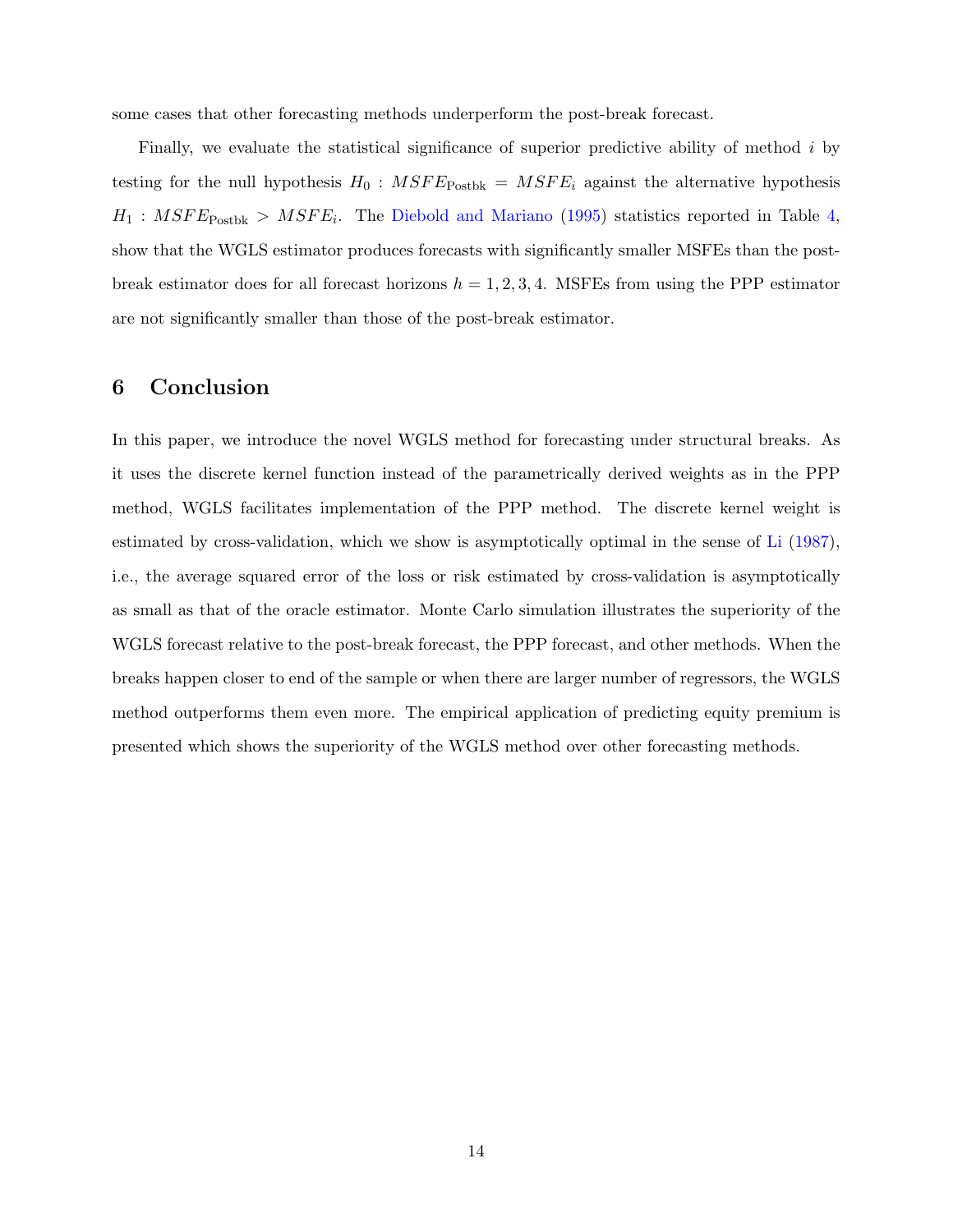## References

- <span id="page-15-12"></span><span id="page-15-4"></span>Abadir, K. M. and Magnus, J. R. (2005). Matrix Algebra. New York: Cambridge University Press.
- Aitchison, J. and Aitken, C.G.G. (1976). "Multivariate binary discrimination by the kernel method." Biometrika 63, 413–420.
- <span id="page-15-7"></span>Bai, J. (1997a). "Estimation of a change point in multiple regression models." Review of Economics and Statistics 79, 551-563.
- Bai, J. and Perron, P. (1998). "Estimating and testing linear models with multiple structural changes." Econometrica 66, 47-78.
- <span id="page-15-6"></span>Bai, J. and Perron, P. (2003). "Computation and analysis of multiple structural change models." Journal of Applied Econometrics 18, 1-22.
- <span id="page-15-9"></span>Boot, T. and Pick, A. (2020). "Does modeling a structural break improve forecast accuracy?" Journal of Econometrics 215, 35-59.
- <span id="page-15-3"></span>Clements, M.P. and Hendry, D.F. (2006). "Forecasting with breaks." In Elliott, G., C.W.J. Granger and A. Timmermann (Eds.), Handbook of Economic Forecasting vol. 1, 605-658. North-Holland.
- Clements, M. P. and Hendry, D.F. (2011). The Oxford Handbook of Economic Forecasting. Oxford University Press.
- <span id="page-15-10"></span>Diebold, F. X. and Mariano, R. S. (1995). "Comparing predictive accuracy." Journal of Business & Economic Statistics 13, 253-263.
- <span id="page-15-5"></span>Geisser, S. (1974). "The predictive sample reuse method with applications." Journal of the American Statistical Association 70, 320–328.
- <span id="page-15-11"></span><span id="page-15-1"></span>Hansen, B. (2007). "Least squares model averaging." Econometrica 75, 1175–1189.
- <span id="page-15-2"></span>Hansen, B. (2008). "Least squares forecast averaging." Journal of Econometrics 146, 342–350.
- Hansen, B. and Racine, J. (2012). "Jackknife model averaging." Journal of Econometrics 167, 38–46.
- <span id="page-15-0"></span>Hjort, N. and Claeskens, G. (2003). "Frequentist model average estimators." Journal of the American Statistical Association 98, 879–899.
- <span id="page-15-8"></span>Kiefer, N.M. and Racine, J.S. (2017). "The smooth colonel and the reverend find common ground." Econometric Reviews 36, 241-256.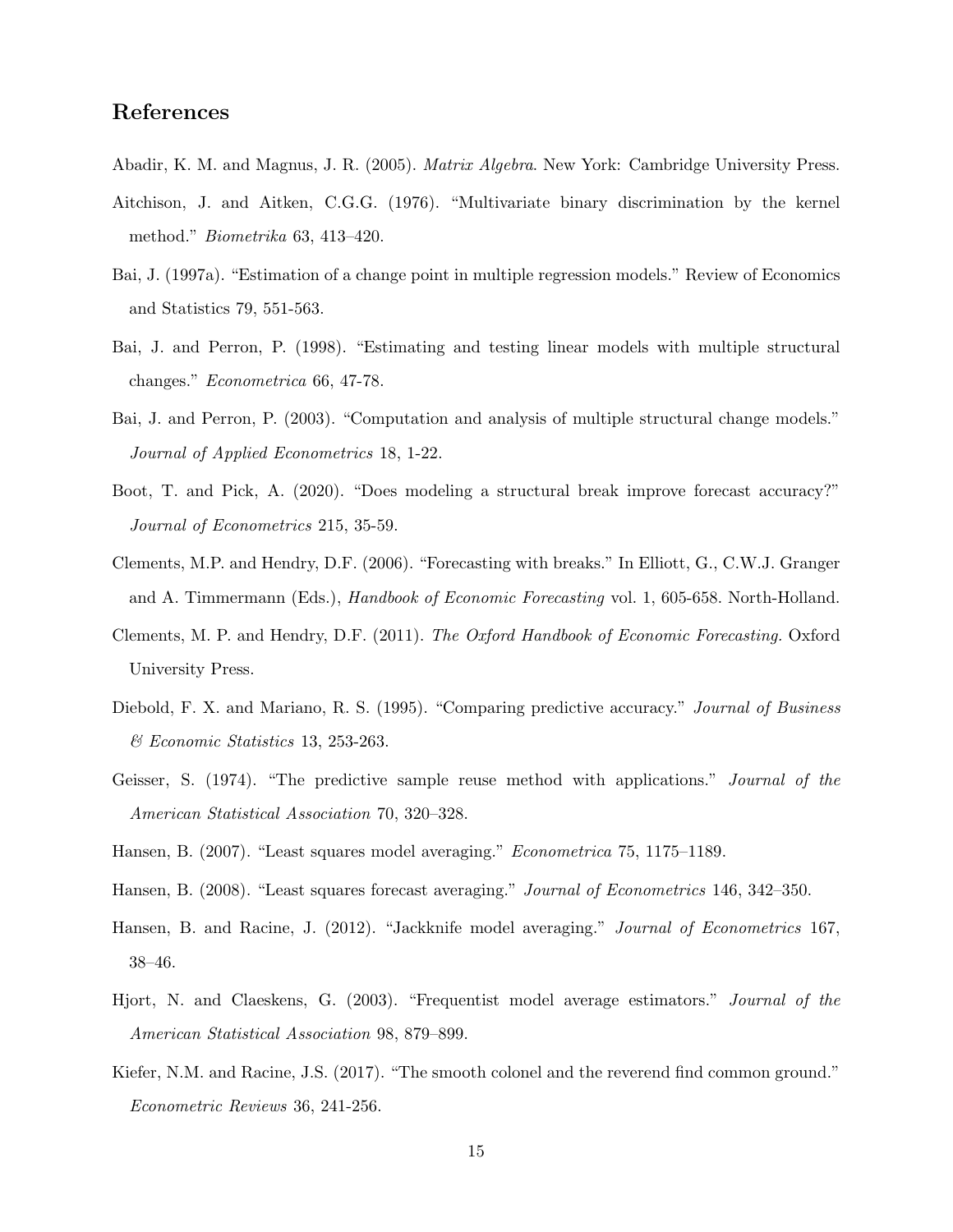- <span id="page-16-1"></span>Li, K.-C. (1987). "Asymptotic optimality for  $C_P$ ,  $C_L$ , cross-validation and generalized crossvalidation: discrete index set." The Annals of Statistics 15, 958-975.
- <span id="page-16-7"></span>Li, Q., Ouyang, D. and Racine, J.S. (2013). "Categorical semiparametric varying coefficient models." Journal of Applied Econometrics 28, 551–579.
- <span id="page-16-3"></span>Pesaran, M.H. and Pick, A. (2011). "Forecast combination across estimation windows." Journal of Business & Economic Statistics 29, 307–318.
- <span id="page-16-0"></span>Pesaran, M.H., Pick, A. and Pranovich, M. (2013). "Optimal forecasts in the presence of structural breaks." Journal of Econometrics 177, 134-152.
- <span id="page-16-5"></span>Pesaran, M.H. and Timmermann, A. (2002). "Market timing and return prediction under model instability." Journal of Empirical Finance 9, 495–510.
- Pesaran, M.H. and Timmermann, A. (2005). "Small sample properties of forecasts from autoregressive models under structural breaks." Journal of Econometrics 129, 183-217.
- <span id="page-16-2"></span>Pesaran, M.H. and Timmermann, A. (2007). "Selection of estimation window in the presence of breaks." Journal of Econometrics 137, 134-161.
- <span id="page-16-4"></span>Rossi, B. (2013). "Advances in forecasting under instability." In G. Elliott, and A. Timmermann (Eds.), Handbook of Economic Forecasting, volume 2, Part B, 1203 - 1324. Elsevier.
- <span id="page-16-6"></span>Timmerman, Allan (2006). "Forecast combinations." In G. Elliott, C. W. Granger, and A. Timmermann (Eds.), Handbook of Economic Forecasting, vol. 1, 135-196. Elsevier.
- <span id="page-16-8"></span>Stone, C. J. (1974). "Cross-validatory choice and assessment of statistical predictions (with discussion)." Journal of the Royal Statistical Society Series B 36, 111–147.
- <span id="page-16-9"></span>Su, L., Chen, Y. and Ullah, A. (2009). "Functional coefficient estimation with both categorical and continuous data." Advances in Econometrics 25, 131-167.
- <span id="page-16-10"></span>Su, L., Murtazashvili, I. and Ullah, A. (2013). "Local linear GMM estimation of functional coefficient IV models with an application to estimating the rate of return to schooling." Journal of Business & Economic Statistics 31, 184-207.
- <span id="page-16-11"></span>Welch, I. and Goyal, A. (2008). "A Comprehensive look at the empirical performance of equity premium prediction." Review of Financial Studies 21, 1455-508.
- <span id="page-16-12"></span>Zhang, X., Wan, A. T. K. and Zou, G. (2013). "Model averaging by Jackknife criterion in models with dependent data." Journal of Econometrics 174, 82–94.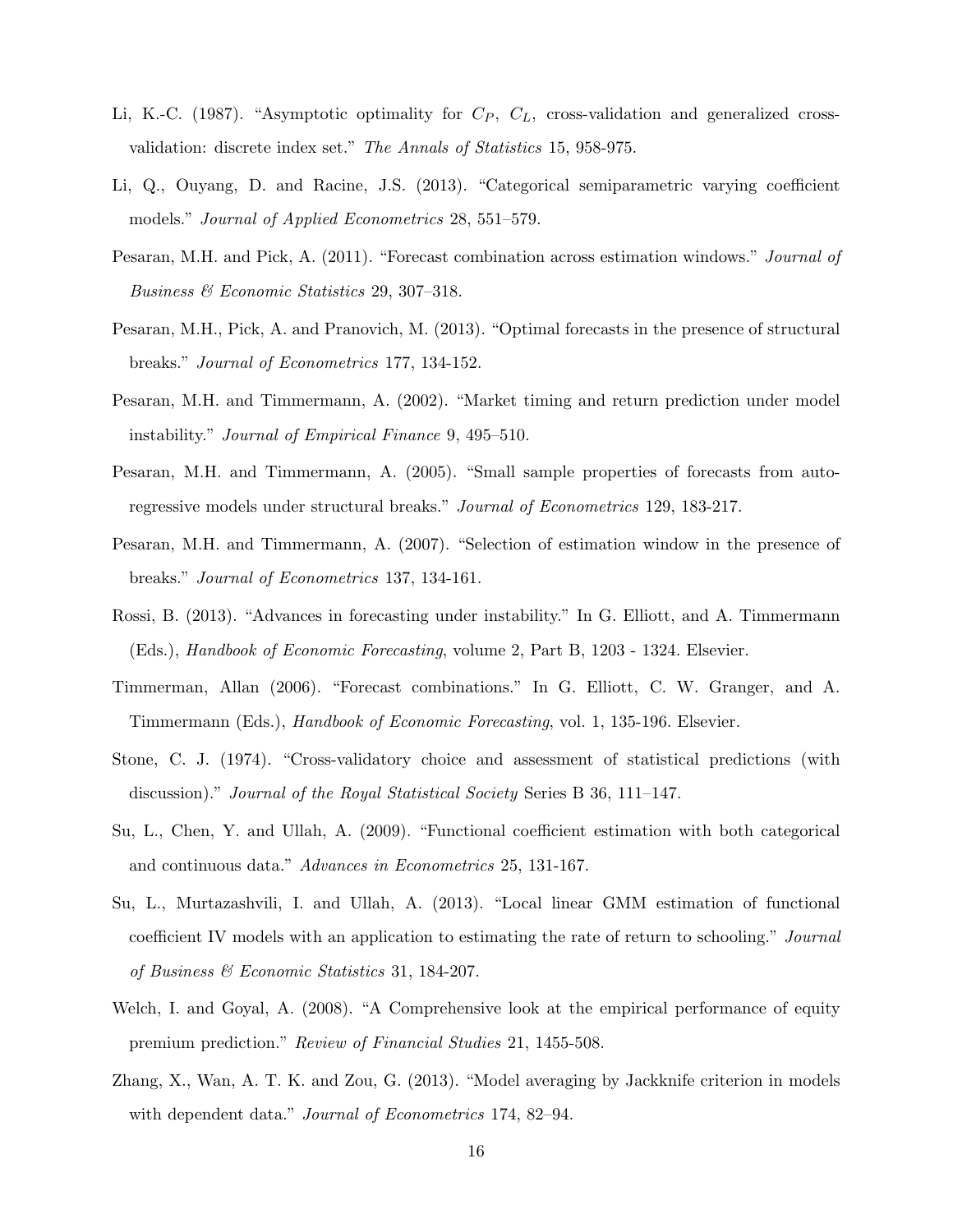# A Appendix: Mathematical details

### A.1 Proof of Theorem [1](#page-8-0)

To derive  $L(\gamma)$  and  $R(\gamma)$ , rewrite [\(14\)](#page-7-3) as

$$
\widehat{\beta}_{WGLS}(\gamma) - \beta_{(2)} = \left(\gamma^* X'_{(1)} X_{(1)} + X'_{(2)} X_{(2)}\right)^{-1} \left(\gamma^* X'_{(1)} X_{(1)} \lambda + \gamma^* X'_{(1)} \sigma_{(1)} \epsilon_{(1)} + X'_{(2)} \sigma_{(2)} \epsilon_{(2)}\right),\tag{A.1}
$$

where  $\lambda = \beta_{(1)} - \beta_{(2)}$ ,  $\epsilon_{(1)} = (\epsilon_1, \ldots, \epsilon_{T_1})'$ ,  $\epsilon_{(2)} = (\epsilon_{T_1+1}, \ldots, \epsilon_T)'$ . Then,

<span id="page-17-1"></span>
$$
R(\gamma) = \mathbb{E}\left[\left(\hat{\beta}_{WGLS}(\gamma) - \beta_{(2)}\right)' \mathbb{W}\left(\hat{\beta}_{WGLS}(\gamma) - \beta_{(2)}\right)\right]
$$
  
\n
$$
= \mathbb{E}\left[\left(\gamma^* \lambda' X'_{(1)} X_{(1)} + \gamma^* \sigma_{(1)} \epsilon'_{(1)} X_{(1)} + \sigma_{(2)} \epsilon'_{(2)} X_{(2)}\right) \left(\gamma^* X'_{(1)} X_{(1)} + X'_{(2)} X_{(2)}\right)^{-1} \mathbb{W}\right]
$$
  
\n
$$
\times \left(\gamma^* X'_{(1)} X_{(1)} + X'_{(2)} X_{(2)}\right)^{-1} \left(\gamma^* X'_{(1)} X_{(1)} \lambda + \gamma^* X'_{(1)} \sigma_{(1)} \epsilon_{(1)} + X'_{(2)} \sigma_{(2)} \epsilon_{(2)}\right)\right]
$$
  
\n
$$
= (\gamma^*)^2 \lambda' X'_{(1)} X_{(1)} \left(\gamma^* X'_{(1)} X_{(1)} + X'_{(2)} X_{(2)}\right)^{-1} \mathbb{W}\left(\gamma^* X'_{(1)} X_{(1)} + X'_{(2)} X_{(2)}\right)^{-1} X'_{(1)} X_{(1)} \lambda
$$
  
\n
$$
+ (\gamma^*)^2 \mathbb{E}\left[\sigma_{(1)}^2 \epsilon'_{(1)} X_{(1)} \left(\gamma^* X'_{(1)} X_{(1)} + X'_{(2)} X_{(2)}\right)^{-1} \mathbb{W}\left(\gamma^* X'_{(1)} X_{(1)} + X'_{(2)} X_{(2)}\right)^{-1} X'_{(1)} \epsilon_{(1)}\right]
$$
  
\n
$$
+ \mathbb{E}\left[\sigma_{(2)}^2 \epsilon'_{(2)} X_{(2)} \left(\gamma^* X'_{(1)} X_{(1)} + X'_{(2)} X_{(2)}\right)^{-1} \mathbb{W}\left(\gamma^* X'_{(1)} X_{(1)} + X'_{(2)} X_{(2)}\right)^{-1} X'_{(2)} \epsilon_{(2)}\right]
$$
  
\n
$$
= \lambda' A_1 \lambda + (\gamma^*)^2 \sigma_{(1)}^2 \operatorname{tr}(A_2) + \sigma_{(2)}^2 \operatorname{tr}(A_3),
$$
<

where  $\gamma^* = \gamma/q^2$ ,  $A_1 = (\gamma^*)^2 X_{(1)}'X_{(1)}(\gamma^* X_{(1)}'X_{(1)} + X_{(2)}'X_{(2)})^{-1}$  W  $(\gamma^* X_{(1)}'X_{(1)} + X_{(2)}'X_{(2)})^{-1}X_{(1)}'X_{(1)}$ ,  $A_2 = X'_{(1)}X_{(1)}(\gamma^*X'_{(1)}X_{(1)} + X'_{(2)}X_{(2)})^{-1}$  W  $(\gamma^*X'_{(1)}X_{(1)} + X'_{(2)}X_{(2)})^{-1}$  and  $A_3 = X'_{(2)}X_{(2)}(\gamma^*X'_{(1)}X_{(1)} + X'_{(2)}X_{(2)})^{-1} \mathbb{W} (\gamma^*X'_{(1)}X_{(1)} + X'_{(2)}X_{(2)})^{-1}$ . Since  $\lambda$  is the break size which is not known, we can plug the unbiased estimator for this term instead. The unbiased estimator for  $\lambda' A_1 \lambda$  is equal to

<span id="page-17-0"></span>
$$
\widehat{\lambda}' A_1 \widehat{\lambda} - \widehat{\sigma}_{(1)}^2 \, \text{tr}\Big( A_1 (X'_{(1)} X_{(1)})^{-1} \Big) - \widehat{\sigma}_{(2)}^2 \, \text{tr}\Big( A_1 (X'_{(2)} X_{(2)})^{-1} \Big), \tag{A.3}
$$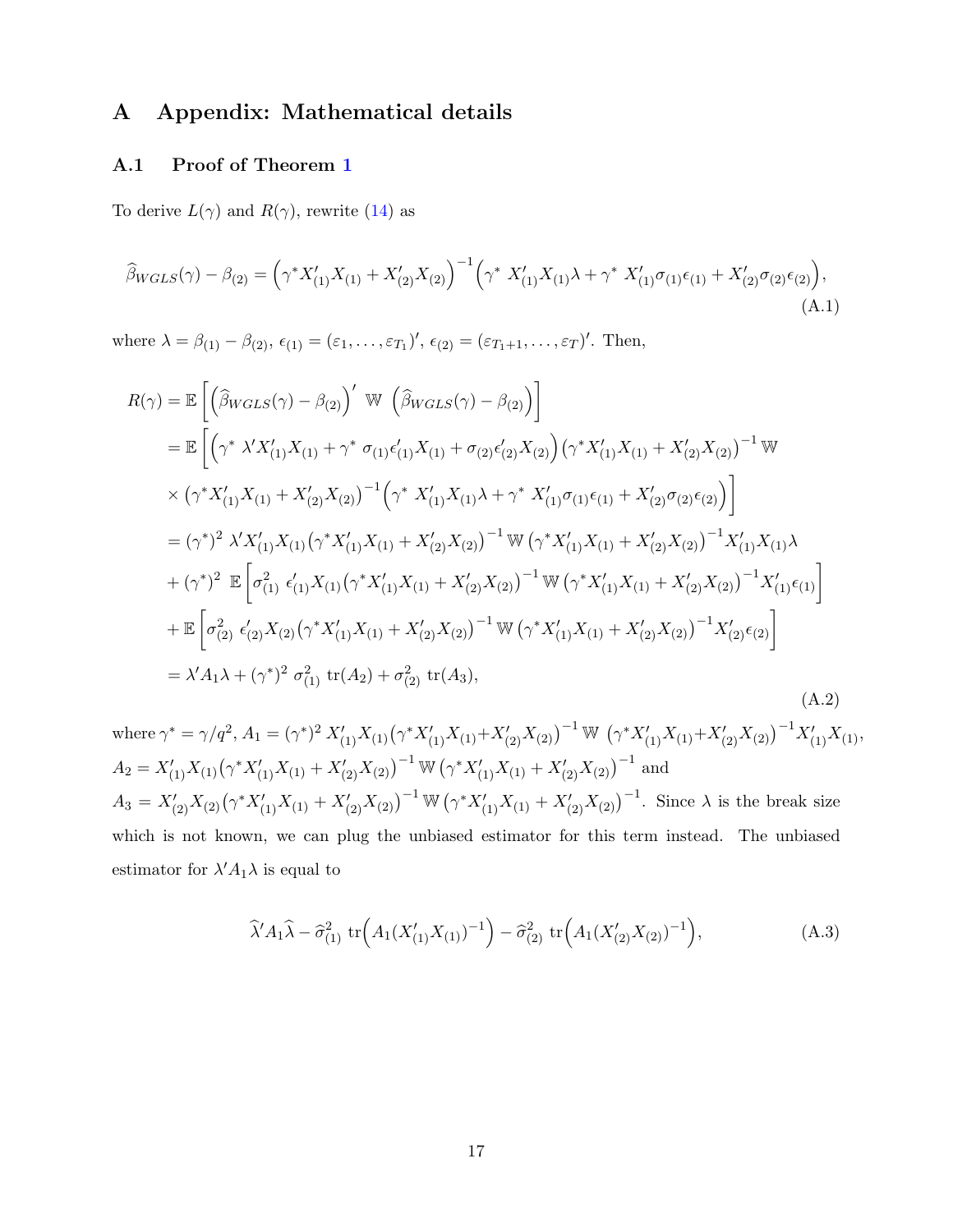where  $\hat{\sigma}_{(1)}^2$  and  $\hat{\sigma}_{(2)}^2$  are an unbiased estimator for the variance of the pre-break and post-break observations, respectively. By plugging  $(A.3)$  back into  $(A.2)$  we have:

<span id="page-18-0"></span>
$$
\widehat{R}(\gamma) = \widehat{\lambda}' A_1 \widehat{\lambda} + \widehat{\sigma}_{(1)}^2 \text{ tr} \left( (\gamma^*)^2 A_2 - A_1 (X_{(1)}' X_{(1)})^{-1} \right) + \widehat{\sigma}_{(2)}^2 \text{ tr} \left( A_3 - A_1 (X_{(2)}' X_{(2)})^{-1} \right)
$$
\n
$$
= \widehat{\lambda}' A_1 \widehat{\lambda} + 2 \widehat{\sigma}_{(2)}^2 \text{ tr} \left( \mathbb{W} \left( \gamma^* X_{(1)}' X_{(1)} + X_{(2)}' X_{(2)} \right)^{-1} \right) - k,
$$
\n(A.4)

where  $\mathbb{W} = X'_{(2)}X_{(2)}/\sigma_{(2)}^2$  and  $(\gamma^*)^2A_2 - A_1(X'_{(1)}X_{(1)})^{-1} = 0$ . Also,  $A_3 - A_1(X'_{(2)}X_{(2)})^{-1} =$  $2 \text{ tr} \left( \mathbb{W} \left( \gamma^* X_{(1)}'X_{(1)} + X_{(2)}'X_{(2)} \right)^{-1} \right) - k/\sigma_{(2)}^2$ . Besides, we can rewrite  $\hat{\lambda}' A_1 \hat{\lambda}$  as

$$
\hat{X}'A_1\hat{\lambda} = (\hat{\beta}_{(1)} - \hat{\beta}_{(2)})'A_1(\hat{\beta}_{(1)} - \hat{\beta}_{(2)})
$$
\n
$$
= \hat{\beta}'_{(1)}A_1\hat{\beta}_{(1)} + \hat{\beta}'_{(2)}A_1\hat{\beta}_{(2)} - 2\hat{\beta}'_{(2)}A_1\hat{\beta}_{(1)}
$$
\n
$$
= (\gamma^*)^2 Y'_{(1)}X_{(1)}(\gamma^*X'_{(1)}X_{(1)} + X'_{(2)}X_{(2)})^{-1} \mathbb{W} (\gamma^*X'_{(1)}X_{(1)} + X'_{(2)}X_{(2)})^{-1}X'_{(1)}Y_{(1)} + \hat{\beta}'_{(2)} \mathbb{W} \hat{\beta}_{(2)}
$$
\n
$$
- 2\hat{\beta}'_{(2)} \mathbb{W} \hat{\beta}_{WGLS}(\gamma) + 2\hat{\beta}'_{(2)} \mathbb{W} (\gamma^*X'_{(1)}X_{(1)} + X'_{(2)}X_{(2)})^{-1} \gamma^*X'_{(1)}Y_{(1)} + \hat{\beta}_{WGLS}(\gamma) \mathbb{W} \hat{\beta}_{WGLS}(\gamma)
$$
\n
$$
- 2\hat{\beta}'_{WGLS}(\gamma) \mathbb{W} (\gamma^*X'_{(1)}X_{(1)} + X'_{(2)}X_{(2)})^{-1} \gamma^*X'_{(1)}Y_{(1)}
$$
\n
$$
+ (\gamma^*)^2 Y'_{(1)}X_{(1)}(\gamma^*X'_{(1)}X_{(1)} + X'_{(2)}X_{(2)})^{-1} \mathbb{W} (\gamma^*X'_{(1)}X_{(1)} + X'_{(2)}X_{(2)})^{-1}X'_{(1)}Y_{(1)}
$$
\n
$$
- 2\hat{\beta}'_{(2)} \mathbb{W} (\gamma^*X'_{(1)}X_{(1)} + X'_{(2)}X_{(2)})^{-1} \gamma^*X'_{(1)}Y_{(1)} + 2\hat{\beta}_{WGLS}(\gamma) \mathbb{W} (\gamma^*X'_{(1)}X_{(1)} + X'_{(2)}X_{(2)})^{-1} \gamma^*X'_{(1)}Y_{(1)}
$$
\n
$$
- 2(\gamma^*)^2 Y'_{(1)}X_{(1)}(\gamma^*X'_{(1)}X_{(1)} + X'_{(2)}X_{(
$$

where we plug  $\mathbb{W} = X'_{(2)}X_{(2)}/\sigma_{(2)}^2$  to derive the MSFE.

Thus, based on equation [\(A.4\)](#page-18-0), the MSFE for the WGLS estimator up to the relevant terms to  $\gamma$  is

<span id="page-18-1"></span>
$$
\widehat{R}(\gamma) = \left(\widehat{\mu}(\gamma) - \sigma_{(2)}^{-1} Y_{(2)}\right)' \left(\widehat{\mu}(\gamma) - \sigma_{(2)}^{-1} Y_{(2)}\right) + 2 \operatorname{tr}\left(X'_{(2)} X_{(2)} \left(\gamma^* X'_{(1)} X_{(1)} + X'_{(2)} X_{(2)}\right)^{-1}\right). \tag{A.6}
$$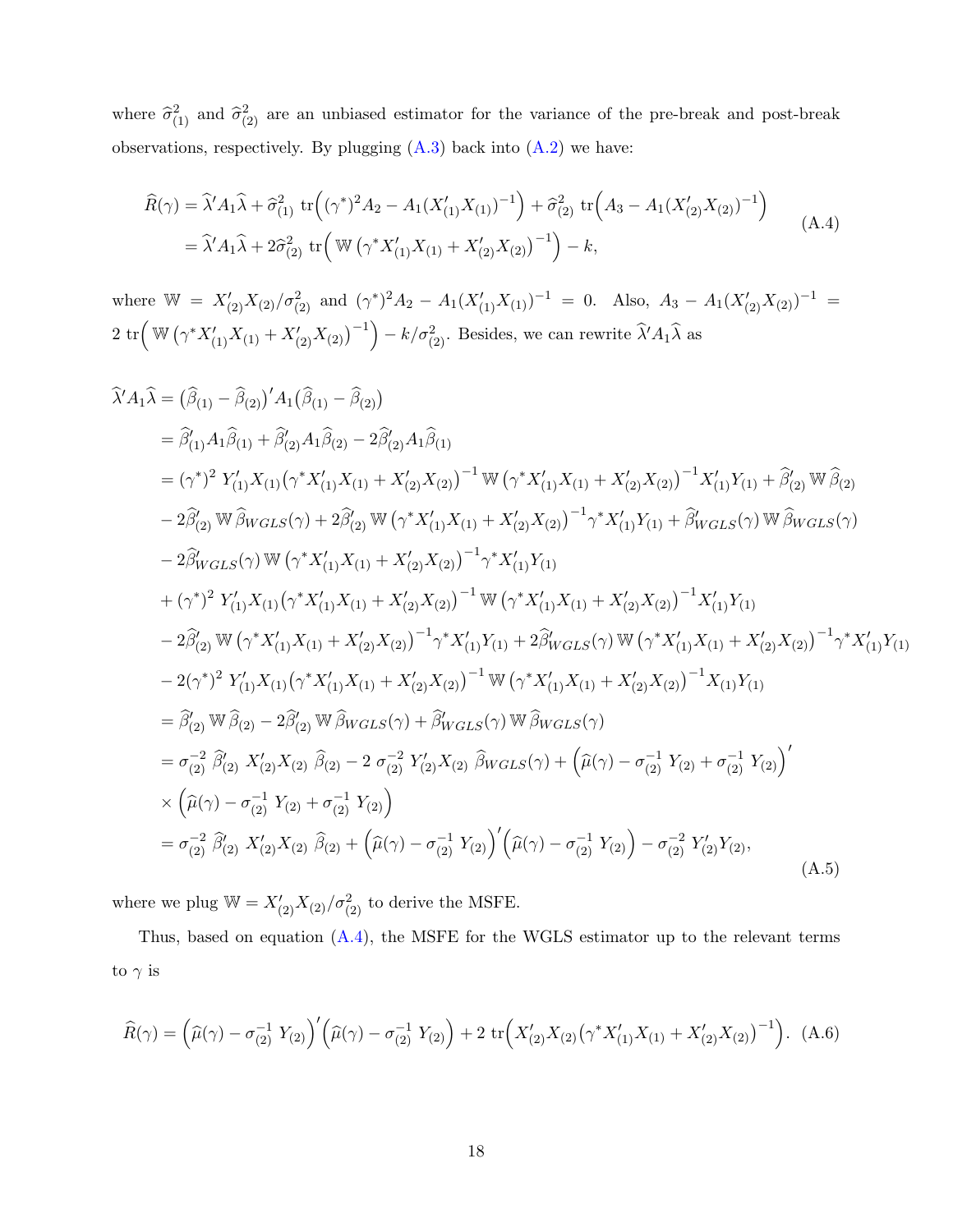Define  $P(\gamma) \equiv X_{(2)} (\gamma^* X'_{(1)} X_{(1)} + X'_{(2)} X_{(2)})^{-1} X'_{(2)}$ . Thus, we can rewrite  $\hat{\mu}(\gamma)$  as

$$
\hat{\mu}(\gamma) = \sigma_{(2)}^{-1} X_{(2)} \hat{\beta}_{WGLS}(\gamma)
$$
\n
$$
= \sigma_{(2)}^{-1} X_{(2)} (\gamma^* X'_{(1)} X_{(1)} + X'_{(2)} X_{(2)})^{-1} (\gamma^* X'_{(1)} Y_{(1)} + X'_{(2)} Y_{(2)})
$$
\n
$$
= \sigma_{(2)}^{-1} (\Phi + P(\gamma) Y_{(2)}),
$$
\n(A.7)

where  $\Phi \equiv X_{(2)} (\gamma^* X'_{(1)} X_{(1)} + X'_{(2)} X_{(2)})^{-1} (\gamma^* X'_{(1)} Y_{(1)})$ . Based on this definition, we can rewrite the asymptotic risk in [\(A.6\)](#page-18-1) as

<span id="page-19-0"></span>
$$
\hat{R}(\gamma) = (\hat{\mu}(\gamma) - \mu - \epsilon_{(2)})' (\hat{\mu}(\gamma) - \mu - \epsilon_{(2)}) + 2 \operatorname{tr}(P(\gamma)) \n= L(\gamma) + \epsilon'_{(2)}\epsilon_{(2)} - 2 \epsilon'_{(2)} (\hat{\mu}(\gamma) - \mu) + 2 \operatorname{tr}(P(\gamma)) \n= L(\gamma) + \epsilon'_{(2)}\epsilon_{(2)} - 2 \epsilon'_{(2)} \hat{\mu}(\gamma) + 2 \epsilon'_{(2)}\mu + 2 \operatorname{tr}(P(\gamma)) \n= L(\gamma) + \epsilon'_{(2)}\epsilon_{(2)} - 2\sigma_{(2)}^{-1} \epsilon'_{(2)} (\Phi + P(\gamma)Y_{(2)}) + 2 \epsilon'_{(2)}\mu + 2 \operatorname{tr}(P(\gamma)) \n= L(\gamma) + \epsilon'_{(2)}\epsilon_{(2)} - 2\sigma_{(2)}^{-1} \epsilon'_{(2)} \Phi - 2 \epsilon'_{(2)} P(\gamma)\mu - 2 \epsilon'_{(2)} P(\gamma) \epsilon_{(2)} + 2 \epsilon'_{(2)} \mu + 2 \operatorname{tr}(P(\gamma)).
$$
\n(A.8)

We consider the choice of  $\gamma$  from minimizing [\(A.8\)](#page-19-0), and by restricting  $\gamma$  to the set H. Thus, the selected  $\gamma$  is

$$
\widehat{\gamma} = \underset{\gamma \in \mathcal{H}}{\text{argmin}} \ \widehat{R}(\gamma). \tag{A.9}
$$

Let  $\xi = \inf_{\gamma \in \mathcal{H}} R(\gamma) \to \infty$  as  $T \to \infty$ . This specifies that the bias of the WGLS estimator is not zero, and thus the trade-off between bias and variance is present. This condition is similar to that of [Li](#page-16-1) [\(1987\)](#page-16-1), [Hansen](#page-15-11) [\(2007\)](#page-15-11) for Mallows weight selection, [Hansen and Racine](#page-15-2) [\(2012\)](#page-15-2) and [Zhang et al.](#page-16-12) [\(2013\)](#page-16-12) for Jackknife model averaging. We assume that

<span id="page-19-1"></span>
$$
\mu'\mu = O(T),\tag{A.10}
$$

<span id="page-19-2"></span>
$$
X'_{(2)}\sigma_{(2)}\epsilon_{(2)} = O_p(\sqrt{T}).
$$
\n(A.11)

As shown by Theorem 2.1 of [Li](#page-16-1) [\(1987\)](#page-16-1), the estimated weight,  $\hat{\gamma}$ , obtained from CV is asymptotically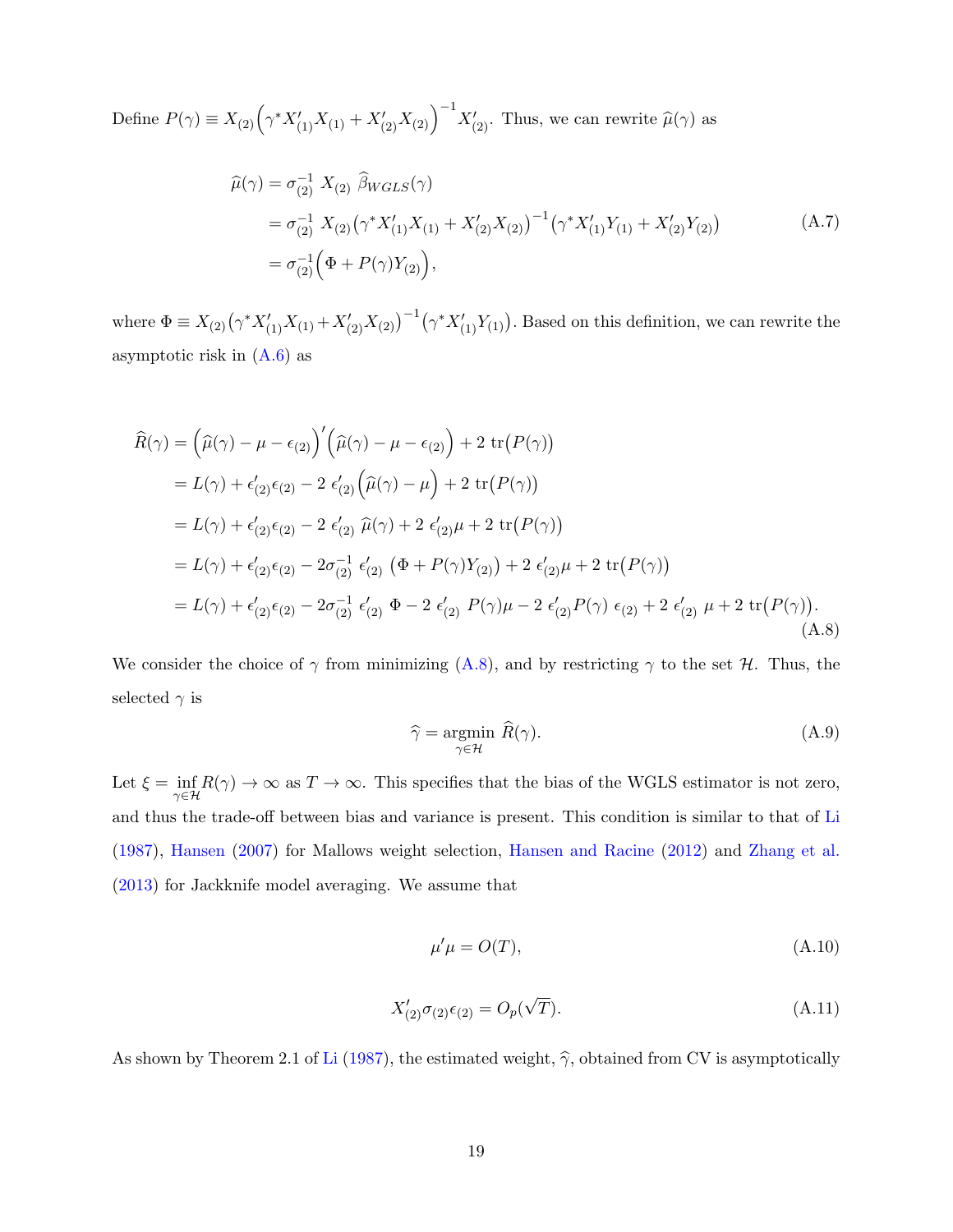optimal for the WGLS risk  $\widehat{R}(\gamma),$  that is

<span id="page-20-0"></span>
$$
\frac{\widehat{R}(\widehat{\gamma})}{\inf_{\gamma \in \mathcal{H}} \widehat{R}(\gamma)} \xrightarrow{p} 1,
$$
\n(A.12)

under  $\lambda_{\max}(\Omega) < \infty$  (moment bound condition), and  $\lim_{T \to \infty} \sup_{\gamma \in \mathcal{H}}$  $\text{Sup }\lambda_{\max}(P(\gamma)) < \infty$ , where we define  $\lambda_{\max}(B)$  to be the largest eigenvalue of a matrix B. We note that

$$
\sup_{\gamma \in \mathcal{H}} \lambda_{\max} (P(\gamma)) = \sup_{\gamma \in \mathcal{H}} \lambda_{\max} \Big( X_{(2)} \big( \gamma X_{(1)}' X_{(1)} + X_{(2)}' X_{(2)} \big)^{-1} X_{(2)}' \Big) \le \lambda_{\max} \Big( X_{(2)} (X_{(2)}' X_{(2)})^{-1} X_{(2)}' \Big) = 1.
$$
\n(A.13)

Also notice that

$$
R(\gamma) = \mathbb{E} \left[ (\hat{\mu}(\gamma) - \mu)' (\hat{\mu}(\gamma) - \mu) \right]
$$
  
\n
$$
= \mathbb{E} \left[ (\sigma_{(2)}^{-1} \Phi + \sigma_{(2)}^{-1} P(\gamma) Y_{(2)} - \mu)' (\sigma_{(2)}^{-1} \Phi + \sigma_{(2)}^{-1} P(\gamma) Y_{(2)} - \mu) \right]
$$
  
\n
$$
= \mathbb{E} \left[ (\sigma_{(2)}^{-1} \Phi + P(\gamma) \mu + P(\gamma) \epsilon_{(2)} - \mu)' (\sigma_{(2)}^{-1} \Phi + P(\gamma) \mu + P(\gamma) \epsilon_{(2)} - \mu) \right]
$$
  
\n
$$
= \mathbb{E} \left[ \sigma_{(2)}^{-2} \Phi' \Phi + \epsilon'_{(2)} P^2(\gamma) \epsilon_{(2)} + (P(\gamma) \mu - \mu)' (P(\gamma) \mu - \mu) + 2 \sigma_{(2)}^{-1} \Phi' (P(\gamma) \mu - \mu) \right]
$$
  
\n
$$
= \mathbb{E} \left[ \Phi' \sigma_{(2)}^{-2} \Phi \right] + \text{tr} (P^2(\gamma)) + (P(\gamma) \mu - \mu)' (P(\gamma) \mu - \mu) + 2 (P(\gamma) \mu - \mu)' \Pi
$$
  
\n
$$
= \Upsilon + q^2 \text{tr} (P(\gamma) - P^2(\gamma)) + \text{tr} (P^2(\gamma)) + (P(\gamma) \mu - \mu)' (P(\gamma) \mu - \mu) + 2 (P(\gamma) \mu - \mu)' \Pi
$$
  
\n
$$
= \Upsilon + q^2 \text{tr} (P(\gamma)) + (1 - q^2) \text{tr} (P^2(\gamma)) + (P(\gamma) (\mu + \epsilon_{(2)} - \epsilon_{(2)}) - \mu)'
$$
  
\n
$$
(P(\gamma) (\mu + \epsilon_{(2)} - \epsilon_{(2)}) - \mu) + 2 (P(\gamma) \mu - \mu)' \Pi
$$
  
\n
$$
= \Upsilon + q^2 \text{tr} (P(\gamma)) + (1 - q^2) \text{tr} (P^2(\gamma)) + (\sigma_{(2)}^{-1} P(\gamma) Y_{(2)} + \sigma_{(2)}^{-1} \Phi - \mu - \sigma_{(2)}^{-1} \Phi - P(\gamma) \epsilon_{(2)})'
$$
  
\n
$$
(\sigma_{
$$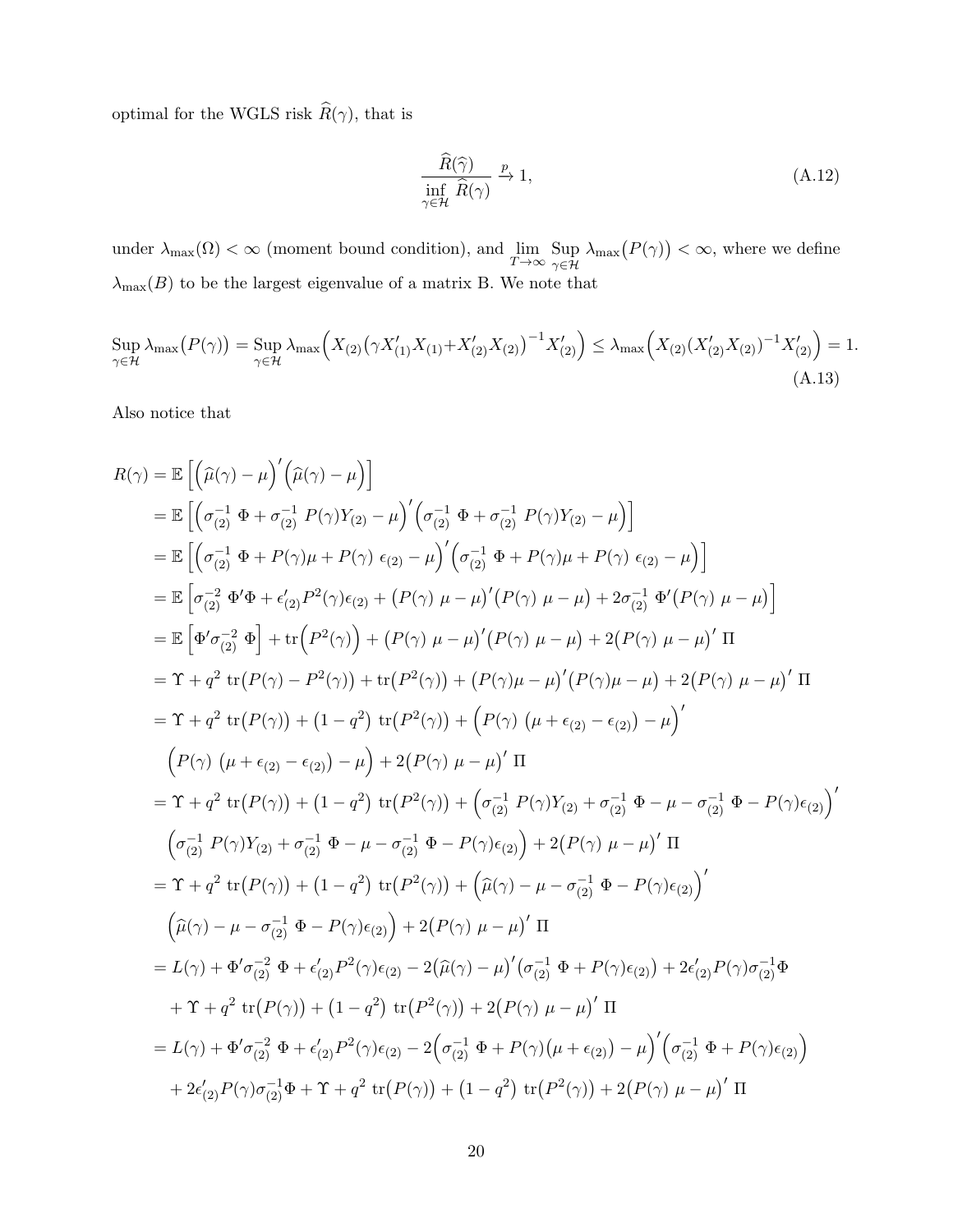$$
= L(\gamma) - \Psi - \epsilon'_{(2)} P^2(\gamma) \epsilon_{(2)} - 2\sigma_{(2)}^{-1} \Phi' P(\gamma) \epsilon_{(2)} - 2(P(\gamma)\mu - \mu)' \Big( \sigma_{(2)}^{-1} \Phi + P(\gamma) \epsilon_{(2)} - \Pi \Big) + q^2 \text{ tr}(P(\gamma)) + (1 - q^2) \text{ tr}(P^2(\gamma)) = L(\gamma) - \Psi - \epsilon'_{(2)} P^2(\gamma) \epsilon_{(2)} - 2\sigma_{(2)}^{-1} \Phi' P(\gamma) \epsilon_{(2)} - 2(P(\gamma)\mu - \mu)' \Big( \Theta + P(\gamma) \epsilon_{(2)} \Big) + q^2 \text{ tr}(P(\gamma)) + (1 - q^2) \text{ tr}(P^2(\gamma)),
$$
 (A.14)

where  $\Phi' \sigma_{(2)}^{-2} \Phi = \Upsilon + \Psi$ ,  $\Upsilon \equiv (\gamma^*)^2 \sigma_{(2)}^{-2} \beta'_{(1)} X'_{(1)} X_{(1)} (\gamma^* X'_{(1)} X_{(1)} + X'_{(2)} X_{(2)})^{-1} X'_{(2)} X_{(2)} (\gamma^* X'_{(1)} X_{(1)} +$  $X'_{(2)}X_{(2)}\big)^{-1}X'_{(1)}X_{(1)}\beta_{(1)}, \ \ \Psi \ \equiv \ (\gamma^*)^2q^2\ \ \epsilon'_{(1)}X_{(1)}\big(\gamma^*X'_{(1)}X_{(1)} \ + \ X'_{(2)}X_{(2)}\big)^{-1}X'_{(2)}X_{(2)}\big(\gamma^*X'_{(1)}X_{(1)} \ +$  $X'_{(2)}X_{(2)}$  $\big)^{-1}X'_{(1)}\epsilon_{(1)}$ ,  $\Pi = \gamma^*\sigma_{(2)}^{-1}X_{(2)}(\gamma^*X'_{(1)}X_{(1)} + X'_{(2)}X_{(2)})^{-1}X'_{(1)}X_{(1)}\beta_{(1)}$ , and  $\Theta = \sigma_{(2)}^{-1} X_{(2)} (\gamma^* X'_{(1)} X_{(1)} + X'_{(2)} X_{(2)})^{-1} \gamma^* X'_{(1)} \sigma_{(1)} \epsilon_{(1)}.$ 

By using the conditions in [\(A.10\)](#page-19-1) and [\(A.11\)](#page-19-2), and the proof steps of Theorem 2.2 of [Zhang](#page-16-12) [et al.](#page-16-12) [\(2013\)](#page-16-12), in order to establish [\(A.12\)](#page-20-0) and therefore the optimality condition in Theorem [1,](#page-8-0) it suffices to prove that the following conditions hold.

<span id="page-21-0"></span>
$$
\sup_{\gamma \in \mathcal{H}} \frac{|\epsilon'_{(2)}\Phi|}{R(\gamma)} = o_p(1),\tag{A.15}
$$

<span id="page-21-1"></span>
$$
\sup_{\gamma \in \mathcal{H}} \frac{|\epsilon'_{(2)} P(\gamma) \epsilon_{(2)}|}{R(\gamma)} = o_p(1),\tag{A.16}
$$

<span id="page-21-2"></span>
$$
\sup_{\gamma \in \mathcal{H}} \frac{|\ \mu' P(\gamma) \epsilon_{(2)}|}{R(\gamma)} = o_p(1),\tag{A.17}
$$

<span id="page-21-3"></span>
$$
\sup_{\gamma \in \mathcal{H}} \frac{|\text{tr}(P(\gamma))|}{R(\gamma)} = o_p(1),\tag{A.18}
$$

<span id="page-21-4"></span>
$$
\sup_{\gamma \in \mathcal{H}} \frac{|\Psi|}{R(\gamma)} = o_p(1),\tag{A.19}
$$

<span id="page-21-5"></span>
$$
\sup_{\gamma \in \mathcal{H}} \frac{|\epsilon'_{(2)} P^2(\gamma)\epsilon_{(2)}|}{R(\gamma)} = o_p(1),\tag{A.20}
$$

<span id="page-21-6"></span>
$$
\sup_{\gamma \in \mathcal{H}} \frac{|\Phi' P(\gamma)\epsilon_{(2)}|}{R(\gamma)} = o_p(1),\tag{A.21}
$$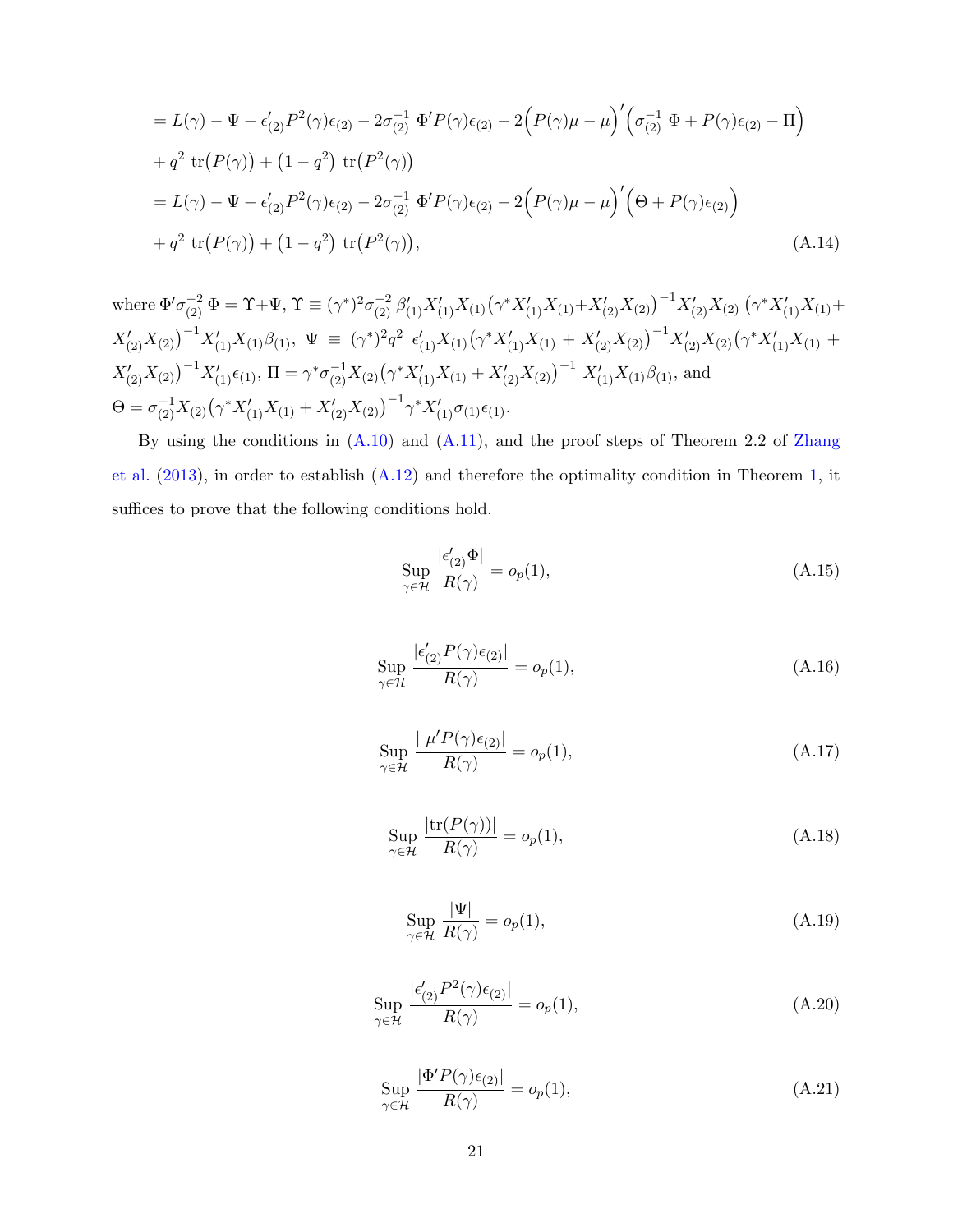<span id="page-22-0"></span>
$$
\sup_{\gamma \in \mathcal{H}} \frac{| (P(\gamma)\mu - \mu)' \Theta |}{R(\gamma)} = o_p(1),\tag{A.22}
$$

<span id="page-22-1"></span>
$$
\sup_{\gamma \in \mathcal{H}} \frac{| (P(\gamma)\mu - \mu)' \ P(\gamma) \epsilon_{(2)} |}{R(\gamma)} = o_p(1),\tag{A.23}
$$

<span id="page-22-2"></span>
$$
\sup_{\gamma \in \mathcal{H}} \frac{|\text{tr}(P^2(\gamma))|}{R(\gamma)} = o_p(1). \tag{A.24}
$$

Proof of equation [\(A.15\)](#page-21-0):

$$
\epsilon'_{(2)}\Phi = \gamma^* \epsilon'_{(2)}X_{(2)}(\gamma^*X'_{(1)}X_{(1)} + X'_{(2)}X_{(2)})^{-1}X'_{(1)}Y_{(1)}
$$
\n
$$
\leq \gamma^* \epsilon'_{(2)}X_{(2)}(\gamma^*X'_{(1)}X_{(1)})^{-1}X'_{(1)}Y_{(1)}
$$
\n
$$
= \epsilon'_{(2)}X_{(2)}(X'_{(1)}X_{(1)})^{-1}X'_{(1)}Y_{(1)}
$$
\n
$$
= \epsilon'_{(2)}X_{(2)}\widehat{\beta}_{(1)} = O_p(\sqrt{T}).
$$
\n(A.25)

Proof of equation [\(A.16\)](#page-21-1):

$$
\sup_{\gamma \in \mathcal{H}} \epsilon'_{(2)} P(\gamma) \epsilon_{(2)} \le \epsilon'_{(2)} X_{(2)} (X'_{(2)} X_{(2)})^{-1} X'_{(2)} \epsilon_{(2)} = O_p(1). \tag{A.26}
$$

Proof of equation [\(A.17\)](#page-21-2):

$$
\mu' P(\gamma) \epsilon_{(2)} = \mu' X_{(2)} (\gamma^* X'_{(1)} X_{(1)} + X'_{(2)} X_{(2)})^{-1} X'_{(2)} \epsilon_{(2)}
$$
  
\n
$$
\leq \mu' X_{(2)} (X'_{(2)} X_{(2)})^{-1} X'_{(2)} \epsilon_{(2)}
$$
  
\n
$$
= \sigma_{(2)}^{-1} \beta'_{(2)} X'_{(2)} X_{(2)} (X'_{(2)} X_{(2)})^{-1} X'_{(2)} \epsilon_{(2)}
$$
  
\n
$$
= \sigma_{(2)}^{-1} \beta'_{(2)} X'_{(2)} \epsilon_{(2)} = O_p(\sqrt{T}).
$$
\n(A.27)

Proof of equation [\(A.18\)](#page-21-3):

$$
\sup_{\gamma \in \mathcal{H}} \text{tr}(P(\gamma)) \le \text{tr}(X'_{(2)}(X'_{(2)}X_{(2)})^{-1}X_{(2)}) = k = O(1). \tag{A.28}
$$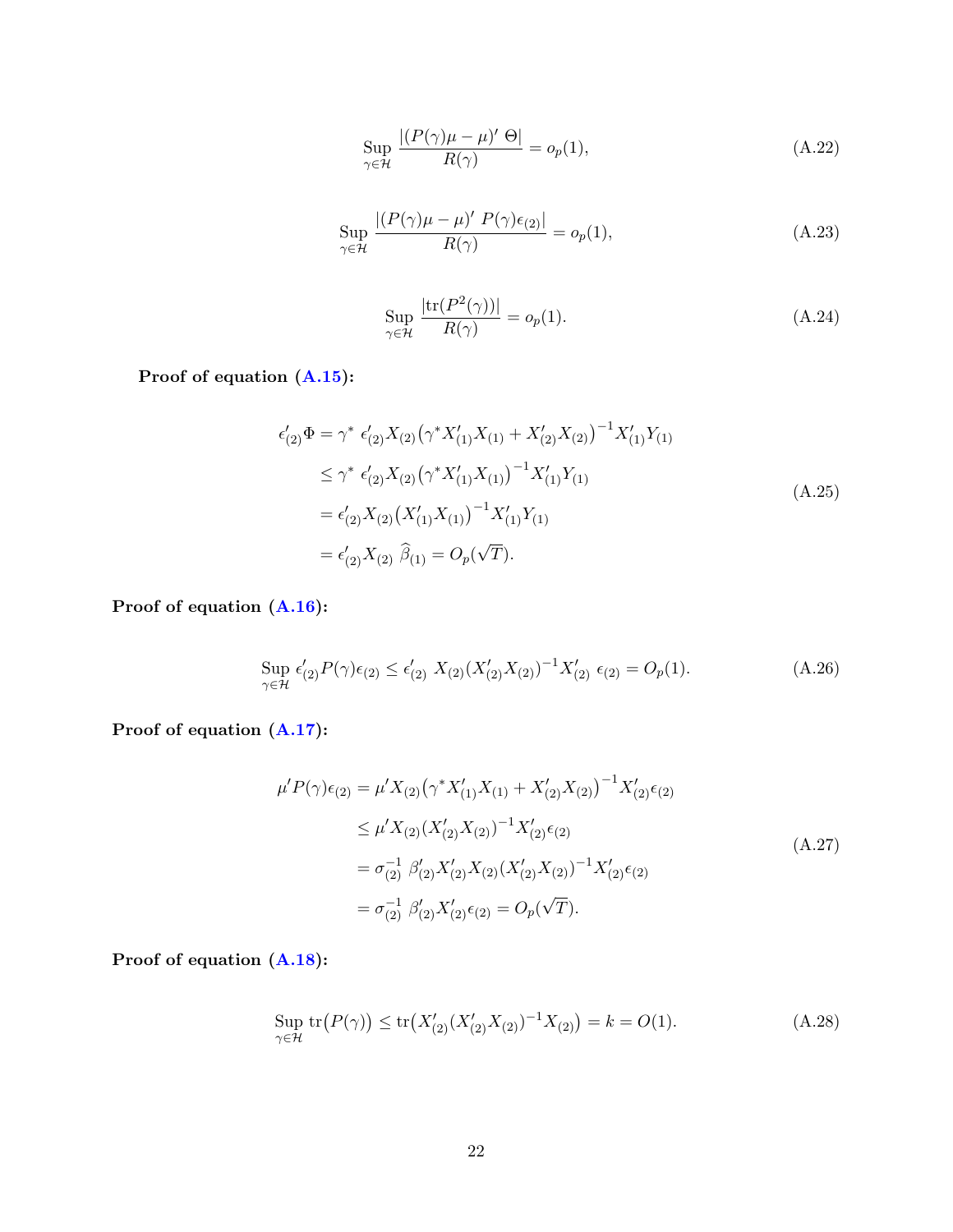Proof of equation[\(A.19\)](#page-21-4):

$$
\Psi = (\gamma^*)^2 q^2 \epsilon'_{(1)} X_{(1)} \left( \gamma^* X'_{(1)} X_{(1)} + X'_{(2)} X_{(2)} \right)^{-1} X'_{(2)} X_{(2)} \left( \gamma^* X'_{(1)} X_{(1)} + X'_{(2)} X_{(2)} \right)^{-1} X'_{(1)} \epsilon_{(1)}
$$
\n
$$
\leq (\gamma^*)^2 q^2 \epsilon'_{(1)} X_{(1)} \left( \gamma^* X'_{(1)} X_{(1)} \right)^{-1} X'_{(2)} X_{(2)} \left( \gamma^* X'_{(1)} X_{(1)} \right)^{-1} X'_{(1)} \epsilon_{(1)}
$$
\n
$$
= \epsilon'_{(1)} \sigma_{(1)} X_{(1)} \left( X'_{(1)} X_{(1)} \right)^{-1} X'_{(2)} \sigma_{(2)}^{-2} X_{(2)} \left( X'_{(1)} X_{(1)} \right)^{-1} X'_{(1)} \sigma_{(1)} \epsilon_{(1)}
$$
\n
$$
= (\widehat{\beta}_{(1)} - \beta_{(1)})' X'_{(2)} \sigma_{(2)}^{-2} X_{(2)} \left( \widehat{\beta}_{(1)} - \beta_{(1)} \right) = O_p(1).
$$
\n(A.29)

### Proof of equation [\(A.20\)](#page-21-5):

$$
\sup_{\gamma \in H} \epsilon'_{(2)} P^2(\gamma) \epsilon_{(2)} \le \sup_{\gamma \in H} \lambda_{\max} (P(\gamma)) \epsilon'_{(2)} P(\gamma) \epsilon_{(2)} \le \epsilon'_{(2)} X_{(2)} (X'_{(2)} X_{(2)})^{-1} X'_{(2)} \epsilon_{(2)} = O_p(1),
$$
 (A.30)

where the first inequality holds because for any  $n \times 1$  vector of **x**, and any  $n \times n$  symmetric matrix A with maximum eigenvalue of  $\lambda_{\max}(A)$ , we have  $\mathbf{x}' A \mathbf{x} \leq \mathbf{x}' \mathbf{x} \lambda_{\max}(A)$ , see [Abadir and Magnus](#page-15-12) [\(2005\)](#page-15-12), page 343.

#### Proof of equation [\(A.21\)](#page-21-6):

$$
\Phi'P(\gamma)\epsilon_{(2)} = \gamma^* Y'_{(1)}X_{(1)}(\gamma^*X'_{(1)}X_{(1)} + X'_{(2)}X_{(2)})^{-1} X'_{(2)}X_{(2)}(\gamma^*X'_{(1)}X_{(1)} + X'_{(2)}X_{(2)})^{-1} X'_{(2)}\epsilon_{(2)}
$$
\n
$$
\leq \gamma^* Y'_{(1)}X_{(1)}(X'_{(2)}X_{(2)})^{-1} X'_{(2)}X_{(2)} (\gamma^*X'_{(1)}X_{(1)})^{-1} X'_{(2)}\epsilon_{(2)}
$$
\n
$$
= Y'_{(1)}X_{(1)}(X'_{(1)}X_{(1)})^{-1} X'_{(2)}\epsilon_{(2)}
$$
\n
$$
= \widehat{\beta}_1 X'_{(2)}\epsilon_{(2)} = O_p(\sqrt{T}). \tag{A.31}
$$

## Proof of equation [\(A.22\)](#page-22-0):

Using the Cauchy-Schwarz inequality we have:

$$
\left[ \left( P(\gamma) \mu - \mu \right)' \Theta \right]^2 \le \left( P(\gamma) \mu - \mu \right)' \left( P(\gamma) \mu - \mu \right) \Theta' \Theta
$$
  
 
$$
\le R(\gamma) q^2 \epsilon'_{(1)} X_{(1)} (X'_{(1)} X_{(1)})^{-1} (X'_{(2)} X_{(2)}) (X'_{(1)} X_{(1)})^{-1} X'_{(1)} \epsilon_{(1)}
$$
  
=  $O_p(T).$  (A.32)

Therefore,  $(P(\gamma)\mu - \mu)' \Theta = O_p($ √  $T).$ Proof of equation [\(A.23\)](#page-22-1):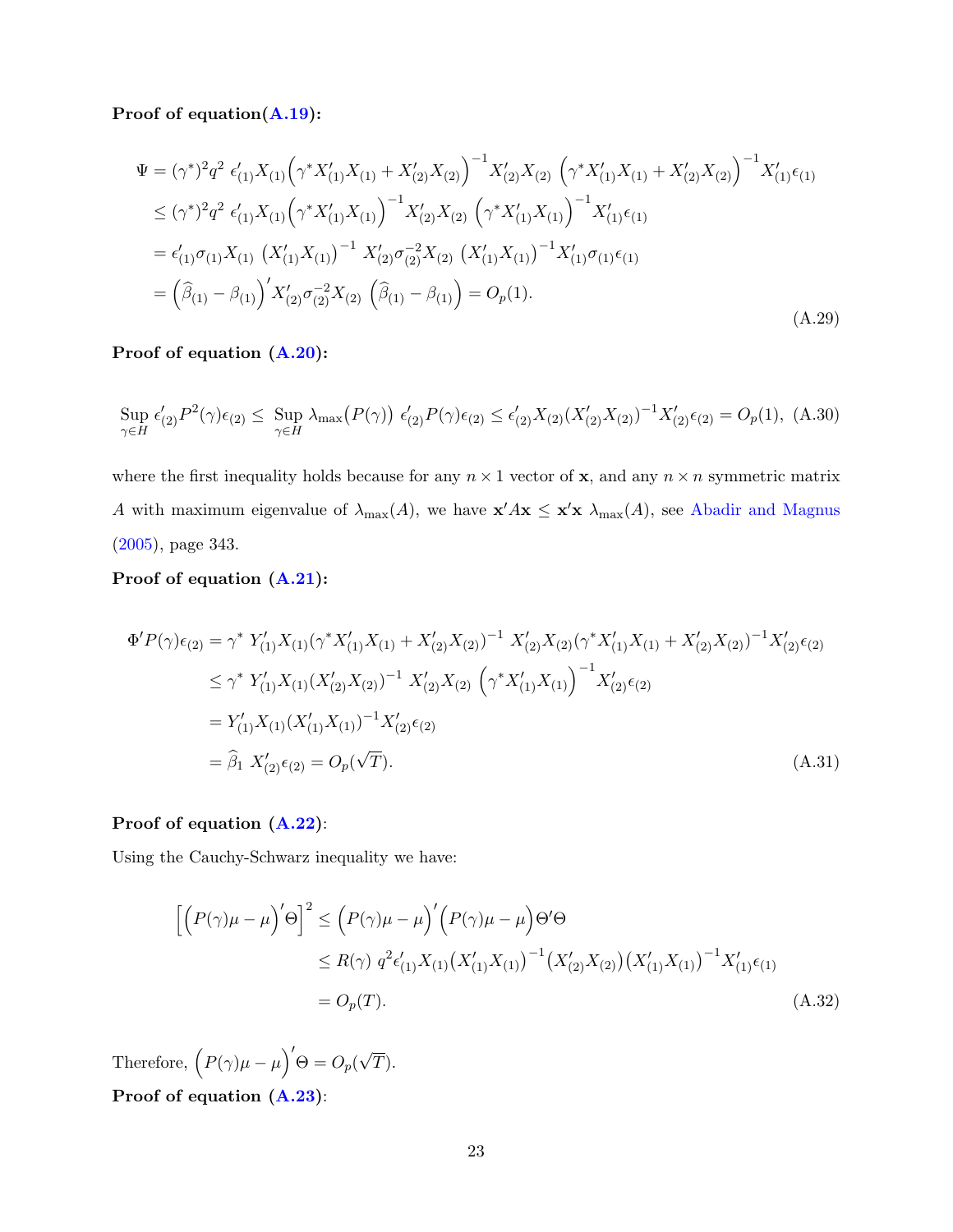Using the Cauchy-Schwarz inequality we have:

$$
\left[ \left( P(\gamma)\mu - \mu \right)' P(\gamma) \epsilon_{(2)} \right]^2 \le \left( P(\gamma)\mu - \mu \right)' \left( P(\gamma)\mu - \mu \right) \epsilon'_{(2)} P(\gamma)^2 \epsilon_{(2)}
$$
\n
$$
\le R(\gamma) \lambda_{\max} (P(\gamma)) \epsilon'_{(2)} P(\gamma) \epsilon_{(2)} = O_p(T). \tag{A.33}
$$

Therefore,  $(P(\gamma)\mu - \mu)'P(\gamma)\epsilon_{(2)} = O_p(\gamma)$ √  $T).$ Proof of equation [\(A.24\)](#page-22-2):

$$
\operatorname{tr}\left(P^2(\gamma)\right) = \operatorname{tr}\left[X_{(2)}\left(\gamma^*X'_{(1)}X_{(1)} + X'_{(2)}X_{(2)}\right)^{-1}X'_{(2)}X_{(2)}\left(\gamma^*X'_{(1)}X_{(1)} + X'_{(2)}X_{(2)}\right)^{-1}X'_{(2)}\right] \tag{A.34}
$$
\n
$$
\leq \operatorname{tr}\left[X_{(2)}(X'_{(2)}X_{(2)})^{-1}X'_{(2)}X_{(2)}\left(X'_{(2)}X_{(2)}\right)^{-1}X'_{(2)}\right] = k = O(1).
$$

Based on the above conditions, the proof of Theorem [1](#page-8-0) thus follows. Therefore, the weight derives by CV is optimal.  $\hfill\blacksquare$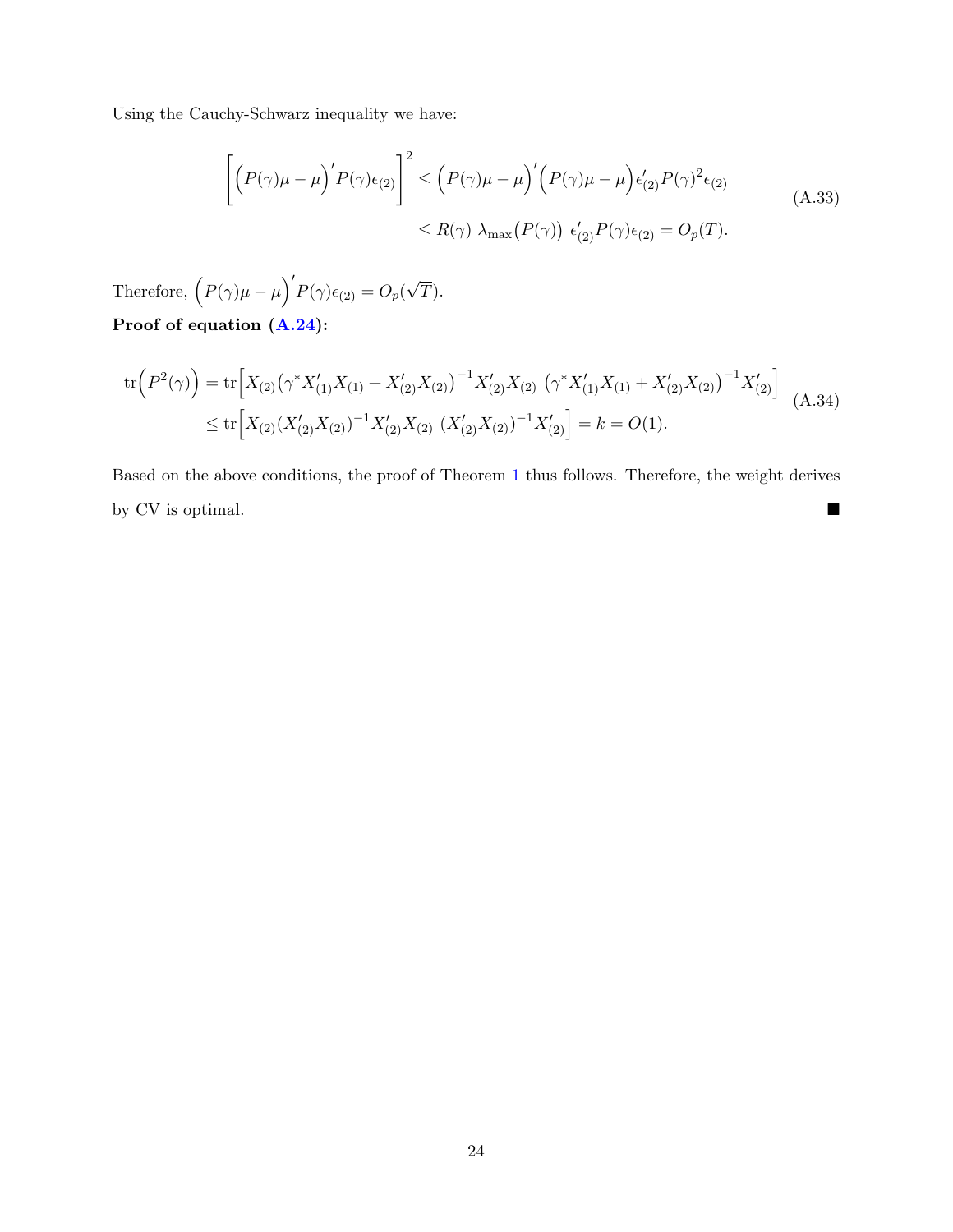<span id="page-25-0"></span>

Figure 1: Frequency of weights for  $T=100,\, T_1=80, k=5$  and different  $\lambda$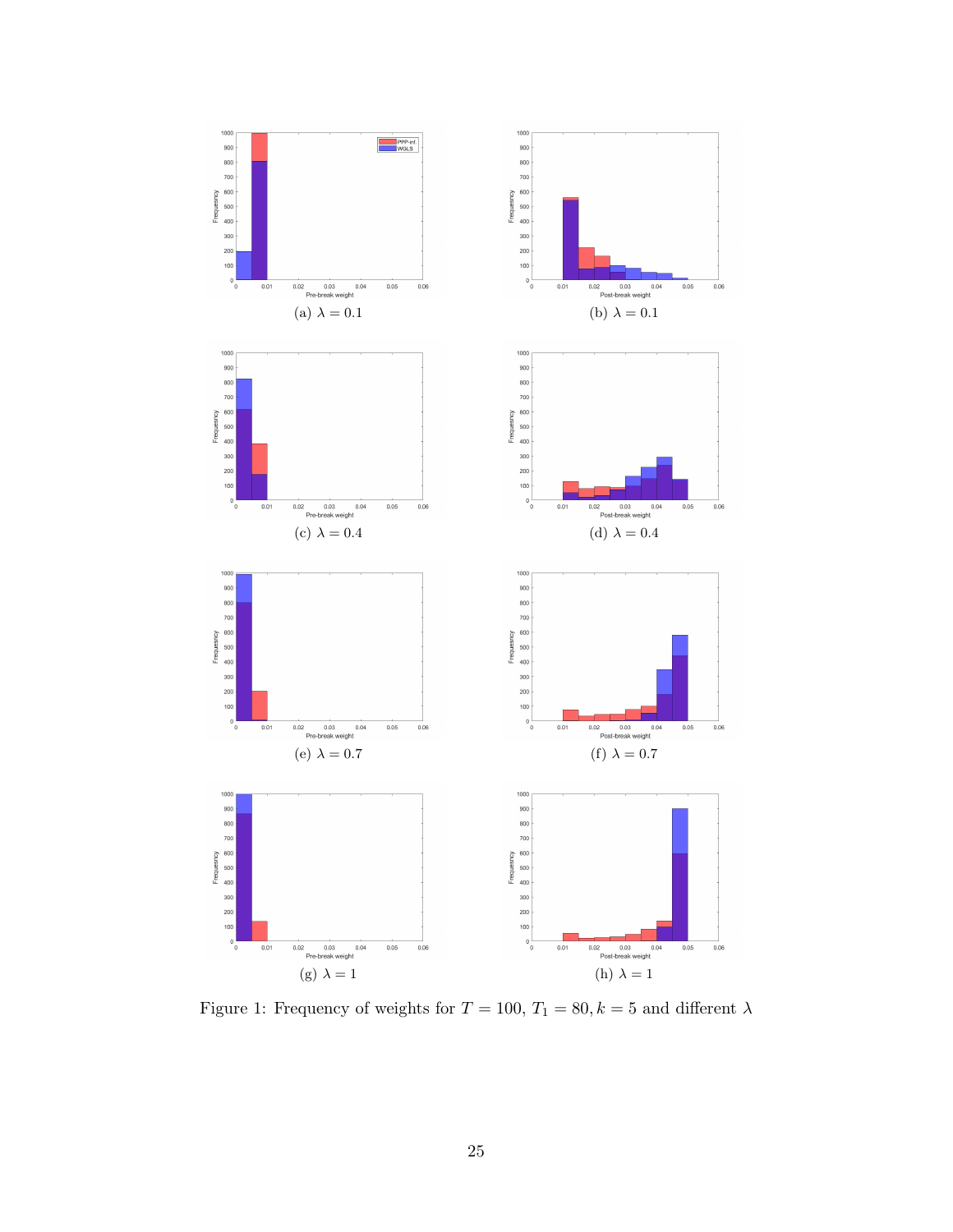<span id="page-26-0"></span>

| $\lambda$                   | <b>WGLS</b>                 | PPP       | CV        | <b>Troff</b> | <b>WA</b>   | Pooled    | Full      | AveW  | $\mathrm{PPP_{inf.}}$ |  |  |
|-----------------------------|-----------------------------|-----------|-----------|--------------|-------------|-----------|-----------|-------|-----------------------|--|--|
| $T = 100, T_1 = 20, k = 5$  |                             |           |           |              |             |           |           |       |                       |  |  |
| $\overline{0.1}$            | 0.964                       | 0.979     | 0.955     | 0.988        | 0.941       | 0.941     | 0.935     | 0.983 | 0.936                 |  |  |
| $0.3\,$                     | 0.966                       | 0.985     | 0.968     | 0.983        | $\,0.942\,$ | 0.943     | 0.978     | 0.970 | 0.939                 |  |  |
| 0.6                         | 0.993                       | 0.997     | 0.995     | 0.993        | 0.996       | 0.995     | 1.358     | 1.019 | 0.996                 |  |  |
| $1.0\,$                     | 0.999                       | 1.011     | 1.001     | 0.996        | 1.055       | 1.049     | 2.154     | 1.033 | 1.013                 |  |  |
| $T = 100, T_1 = 50, k = 5$  |                             |           |           |              |             |           |           |       |                       |  |  |
| $\overline{0.1}$            | 0.957                       | 0.980     | 0.960     | 0.978        | 0.942       | 0.941     | 0.940     | 0.968 | 0.934                 |  |  |
| 0.3                         | 0.974                       | 0.983     | 0.980     | 0.974        | 0.960       | 0.958     | 1.112     | 0.953 | 0.934                 |  |  |
| 0.6                         | 0.997                       | 1.002     | 0.990     | 1.002        | 1.119       | 1.107     | 1.919     | 1.031 | 0.982                 |  |  |
| 1.0                         | 1.000                       | 1.003     | 0.994     | 0.998        | 1.462       | 1.404     | 3.678     | 1.141 | 0.994                 |  |  |
| $T = 100, T_1 = 80, k = 5$  |                             |           |           |              |             |           |           |       |                       |  |  |
| $\overline{0.1}$            | 0.931                       | 0.962     | 0.921     | 0.972        | 0.908       | 0.911     | 0.906     | 0.931 | 0.902                 |  |  |
| $\rm 0.3$                   | 0.921                       | 0.935     | 0.902     | 0.960        | 0.919       | 0.904     | 1.001     | 0.878 | 0.835                 |  |  |
| 0.6                         | 0.962                       | 0.966     | 1.100     | $1.002\,$    | 1.355       | 1.226     | 1.825     | 1.168 | 0.877                 |  |  |
| 1.0                         | 0.984                       | $1.005\,$ | 1.688     | 1.029        | 2.500       | 2.093     | $3.855\,$ | 1.938 | 0.928                 |  |  |
| $T = 100, T_1 = 20, k = 10$ |                             |           |           |              |             |           |           |       |                       |  |  |
| $\overline{0.1}$            | 0.802                       | 0.893     | 0.791     | 0.973        | 0.765       | 0.768     | 0.750     | 0.816 | 0.746                 |  |  |
| $\rm 0.3$                   | 0.870                       | 0.927     | 0.876     | 0.974        | 0.840       | 0.843     | 0.906     | 0.881 | 0.826                 |  |  |
| 0.6                         | 0.998                       | 1.011     | 1.001     | 1.004        | 1.028       | 1.026     | 1.665     | 1.050 | 1.000                 |  |  |
| 1.0                         | 1.001                       | 1.030     | 1.009     | 1.021        | 1.151       | $1.138\,$ | 3.107     | 1.058 | 1.022                 |  |  |
|                             | $T = 100, T_1 = 50, k = 10$ |           |           |              |             |           |           |       |                       |  |  |
| $\overline{0.1}$            | 0.718                       | 0.853     | 0.729     | 0.954        | 0.692       | 0.699     | 0.685     | 0.746 | 0.669                 |  |  |
| $\rm 0.3$                   | 0.891                       | 0.926     | 0.893     | 0.966        | 0.862       | 0.860     | 1.088     | 0.879 | 0.807                 |  |  |
| 0.6                         | 0.990                       | 0.994     | 0.997     | 0.995        | 1.227       | 1.205     | 2.447     | 1.075 | 0.948                 |  |  |
| 1.0                         | 1.000                       | 1.018     | $1.002\,$ | 1.028        | 1.897       | 1.795     | 5.411     | 1.298 | 1.006                 |  |  |
| $T = 100, T_1 = 80, k = 10$ |                             |           |           |              |             |           |           |       |                       |  |  |
| $\overline{0.1}$            | 0.607                       | 0.776     | 0.627     | 0.925        | 0.593       | 0.602     | 0.592     | 0.626 | 0.579                 |  |  |
| $\rm 0.3$                   | 0.712                       | 0.784     | 0.702     | 0.949        | 0.713       | 0.688     | 0.836     | 0.675 | 0.601                 |  |  |
| 0.6                         | 0.856                       | 0.873     | 1.118     | 1.027        | 1.358       | 1.192     | 1.921     | 1.118 | 0.720                 |  |  |
| 1.0                         | 0.937                       | 0.975     | 2.074     | 1.145        | 2.888       | 2.383     | 4.472     | 2.169 | 0.833                 |  |  |

Table 1: Simulation results with  $q = 0.5$ 

Note: This table reports the results of the relative MSFE for different methods. All MSFEs are reported relative to the associated MSFE based on the post-break sample.  $\lambda$  in the first column shows different break sizes in the mean. In the heading of the table, WGLS shows the results for our proposed estimator, PPP is the one proposed by [Pesaran et al.](#page-16-0) [\(2013\)](#page-16-0), Postbk, Troff, CV, WA, and Pooled are the five methods used in [Pesaran and Timmermann](#page-16-2) [\(2007\)](#page-16-2), Full is forecast based on the full-sample observations, AveW is the method proposed by [Pesaran and Pick](#page-16-3) [\(2011\)](#page-16-3) with  $T(1 - w_{\text{min}}) + 1$  windows and  $w_{\text{min}} = 0.15$ , and PPP<sub>inf.</sub> is the infeasible PPP method.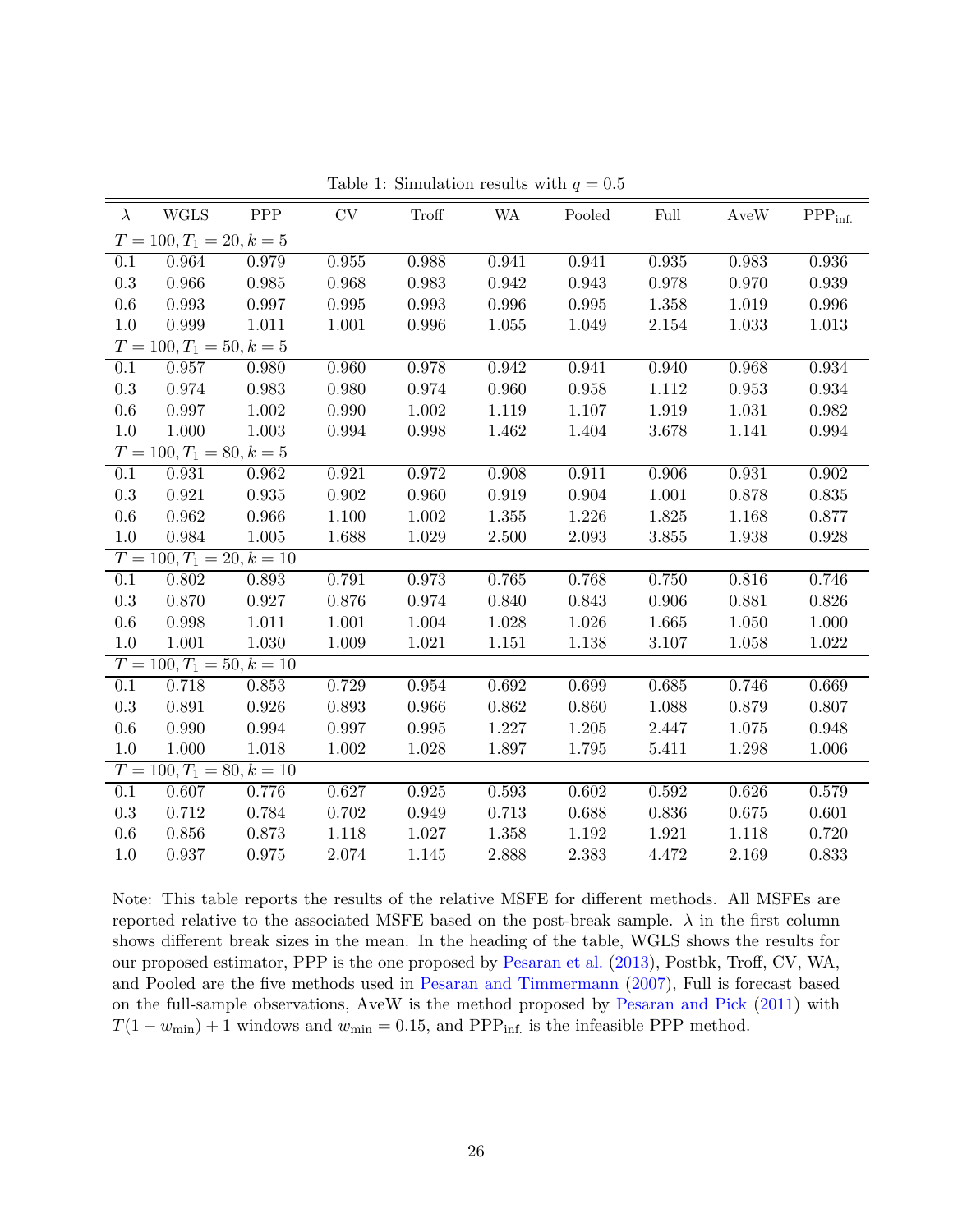| $\lambda$                   | <b>WGLS</b>                 | ${\rm PPP}$ | $\mathrm{CV}$ | <b>Troff</b> | <b>WA</b> | Pooled | Full      | AveW  | $PPPinf.$   |  |
|-----------------------------|-----------------------------|-------------|---------------|--------------|-----------|--------|-----------|-------|-------------|--|
| $T = 100, T_1 = 20, k = 5$  |                             |             |               |              |           |        |           |       |             |  |
| $\overline{0.1}$            | 0.973                       | 0.985       | 0.966         | 0.988        | 0.950     | 0.952  | 0.952     | 0.990 | 0.951       |  |
| $0.3\,$                     | 0.986                       | 0.992       | 0.986         | 0.993        | 0.973     | 0.973  | 0.986     | 1.002 | 0.970       |  |
| 0.6                         | 0.993                       | 0.998       | 0.997         | 0.991        | 1.001     | 0.999  | 1.084     | 1.019 | $\,0.992\,$ |  |
| 1.0                         | 0.999                       | 1.003       | 1.000         | 0.999        | 1.060     | 1.054  | 1.269     | 1.034 | 1.009       |  |
| $T = 100, T_1 = 50, k = 5$  |                             |             |               |              |           |        |           |       |             |  |
| $\overline{0.1}$            | 0.978                       | 0.987       | 0.967         | 0.992        | 0.964     | 0.964  | 0.968     | 0.976 | 0.959       |  |
| $\rm 0.3$                   | 0.984                       | 0.988       | 0.984         | 0.991        | 0.982     | 0.981  | 1.038     | 0.957 | 0.943       |  |
| 0.6                         | 0.999                       | 1.001       | 0.991         | $1.002\,$    | 1.137     | 1.124  | 1.397     | 1.034 | 0.983       |  |
| $1.0\,$                     | 1.001                       | 1.005       | 0.994         | 0.999        | 1.482     | 1.424  | 2.149     | 1.143 | 0.993       |  |
| $T = 100, T_1 = 80, k = 5$  |                             |             |               |              |           |        |           |       |             |  |
| $\overline{0.1}$            | 0.968                       | 0.983       | 0.957         | 0.986        | 0.945     | 0.945  | 0.942     | 0.968 | 0.938       |  |
| $\rm 0.3$                   | 0.946                       | 0.965       | 0.962         | 0.991        | 0.969     | 0.954  | 0.987     | 0.912 | 0.860       |  |
| 0.6                         | $\,0.954\,$                 | 0.967       | 1.119         | 1.008        | 1.334     | 1.224  | 1.496     | 1.140 | 0.849       |  |
| 1.0                         | 0.981                       | $1.006\,$   | 1.703         | 1.018        | 2.489     | 2.099  | 2.991     | 1.927 | 0.919       |  |
|                             | $T = 100, T_1 = 20, k = 10$ |             |               |              |           |        |           |       |             |  |
| 0.1                         | 0.853                       | 0.921       | 0.846         | 0.975        | 0.822     | 0.823  | 0.817     | 0.871 | 0.813       |  |
| $0.3\,$                     | 0.904                       | 0.953       | $0.905\,$     | 0.991        | 0.882     | 0.885  | 0.918     | 0.927 | 0.874       |  |
| 0.6                         | 0.998                       | 1.006       | 1.003         | 1.011        | 1.036     | 1.033  | $1.198\,$ | 1.049 | 0.995       |  |
| 1.0                         | 1.001                       | $1.015\,$   | 1.008         | 1.021        | 1.158     | 1.144  | 1.589     | 1.060 | 1.009       |  |
|                             | $T = 100, T_1 = 50, k = 10$ |             |               |              |           |        |           |       |             |  |
| 0.1                         | 0.829                       | 0.917       | 0.830         | 0.983        | 0.811     | 0.813  | 0.818     | 0.861 | 0.802       |  |
| $0.3\,$                     | 0.923                       | 0.952       | 0.934         | 0.981        | 0.932     | 0.928  | $1.019\,$ | 0.929 | 0.867       |  |
| 0.6                         | 0.991                       | 0.998       | 0.999         | 1.000        | 1.257     | 1.234  | 1.654     | 1.084 | 0.963       |  |
| $1.0\,$                     | 1.001                       | 1.016       | 1.003         | 1.012        | 1.926     | 1.822  | 3.013     | 1.304 | 1.013       |  |
| $T = 100, T_1 = 80, k = 10$ |                             |             |               |              |           |        |           |       |             |  |
| $\overline{0.1}$            | 0.824                       | 0.912       | 0.817         | 0.980        | 0.780     | 0.780  | 0.777     | 0.822 | 0.767       |  |
| $\rm 0.3$                   | 0.784                       | 0.866       | 0.812         | 0.994        | 0.797     | 0.771  | 0.826     | 0.745 | 0.659       |  |
| 0.6                         | 0.856                       | 0.885       | 1.159         | 1.052        | 1.357     | 1.207  | 1.543     | 1.115 | 0.716       |  |
| 1.0                         | 0.947                       | 0.987       | 2.133         | 1.116        | 2.897     | 2.409  | 3.446     | 2.176 | 0.837       |  |

Table 2: Simulation results with  $q = 1$ 

Note: See the notes to Table [1.](#page-26-0)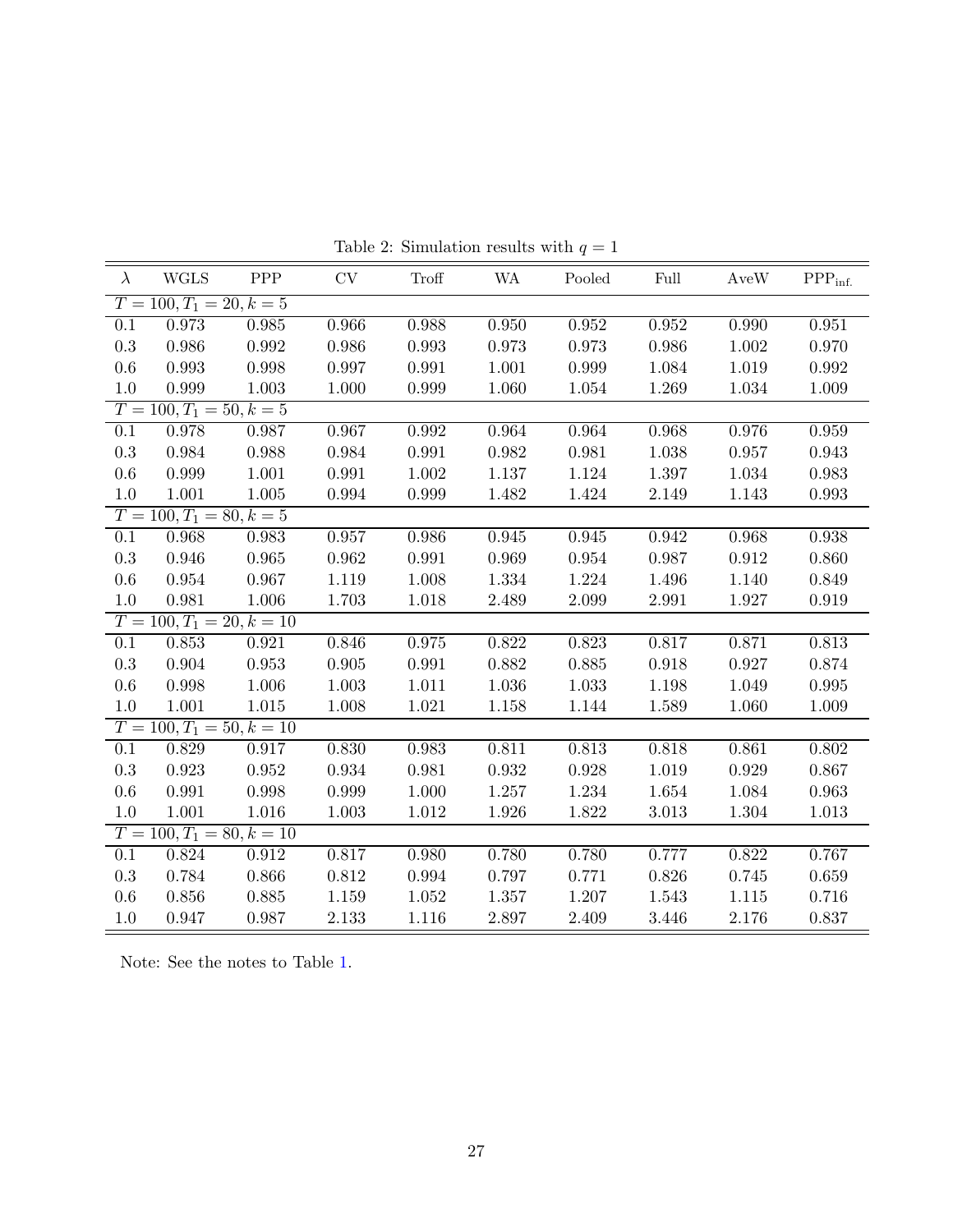<span id="page-28-0"></span>

| $\lambda$                   | <b>WGLS</b>                 | PPP       | CV        | Troff       | <b>WA</b> | Pooled    | Full      | AveW  | $\mathrm{PPP_{inf.}}$ |  |
|-----------------------------|-----------------------------|-----------|-----------|-------------|-----------|-----------|-----------|-------|-----------------------|--|
| $T = 100, T_1 = 20, k = 5$  |                             |           |           |             |           |           |           |       |                       |  |
| $\overline{0.1}$            | 1.000                       | 1.000     | 1.003     | 0.999       | 0.999     | 0.999     | 1.002     | 1.014 | 0.978                 |  |
| $\rm 0.3$                   | 0.997                       | 0.998     | 1.006     | 1.001       | 1.013     | $1.012\,$ | 1.007     | 1.000 | 0.968                 |  |
| 0.6                         | 0.999                       | 1.002     | 1.004     | 1.000       | 1.105     | 1.098     | 1.049     | 1.030 | 0.997                 |  |
| $1.0\,$                     | 1.000                       | 1.003     | 1.004     | 1.000       | 1.317     | 1.288     | 1.132     | 1.048 | 1.007                 |  |
| $T = 100, T_1 = 50, k = 5$  |                             |           |           |             |           |           |           |       |                       |  |
| $\overline{0.1}$            | 0.999                       | 1.000     | 0.998     | 1.000       | 1.005     | 1.004     | 1.011     | 0.941 | 0.930                 |  |
| $0.3\,$                     | 1.000                       | 0.997     | 0.992     | 1.002       | 1.141     | 1.135     | 1.089     | 0.968 | 0.910                 |  |
| 0.6                         | 1.000                       | 1.002     | 0.999     | 0.997       | 1.747     | 1.690     | 1.377     | 1.225 | 0.988                 |  |
| 1.0                         | 1.001                       | 1.007     | 1.004     | 1.004       | 3.099     | 2.848     | 1.986     | 1.639 | 0.997                 |  |
| $T = 100, T_1 = 80, k = 5$  |                             |           |           |             |           |           |           |       |                       |  |
| $\overline{0.1}$            | 0.964                       | 0.985     | 0.955     | 0.993       | 0.941     | 0.938     | 0.934     | 0.912 | 0.845                 |  |
| $\rm 0.3$                   | 0.972                       | 0.991     | 1.108     | 1.000       | 1.220     | 1.168     | 1.128     | 0.999 | $0.713\,$             |  |
| 0.6                         | 0.993                       | $1.012\,$ | 1.981     | 0.996       | 2.866     | 2.443     | 2.245     | 2.143 | 0.811                 |  |
| 1.0                         | 0.992                       | $1.032\,$ | 4.514     | $\,0.994\,$ | 7.753     | 6.175     | 5.330     | 5.469 | 0.984                 |  |
| $T = 100, T_1 = 20, k = 10$ |                             |           |           |             |           |           |           |       |                       |  |
| $\overline{0.1}$            | 0.985                       | 0.994     | 0.982     | 1.004       | 0.986     | 0.986     | 0.995     | 1.026 | 0.971                 |  |
| $\rm 0.3$                   | 0.998                       | 1.002     | $1.005\,$ | $1.005\,$   | 1.052     | 1.050     | 1.033     | 1.041 | 0.985                 |  |
| 0.6                         | 1.000                       | 1.003     | 1.020     | $1.008\,$   | 1.247     | 1.235     | $1.125\,$ | 1.065 | 1.000                 |  |
| 1.0                         | 1.001                       | 1.002     | 1.028     | 0.998       | 1.716     | 1.661     | 1.336     | 1.093 | 1.005                 |  |
|                             | $T = 100, T_1 = 50, k = 10$ |           |           |             |           |           |           |       |                       |  |
| 0.1                         | 0.975                       | 0.990     | 0.998     | 1.001       | 0.996     | 0.996     | 0.988     | 0.918 | 0.872                 |  |
| $\rm 0.3$                   | 0.999                       | 1.006     | 0.993     | $1.000\,$   | $1.310\,$ | $1.298\,$ | 1.183     | 1.051 | 0.917                 |  |
| 0.6                         | 1.001                       | 1.007     | 1.007     | 1.002       | 2.353     | 2.258     | 1.738     | 1.424 | 0.982                 |  |
| $1.0\,$                     | $1.001\,$                   | 1.025     | 1.042     | 1.000       | 4.990     | 4.552     | $3.094\,$ | 2.263 | 1.051                 |  |
| $T = 100, T_1 = 80, k = 10$ |                             |           |           |             |           |           |           |       |                       |  |
| $\overline{0.1}$            | 0.923                       | 0.966     | 0.946     | 0.990       | 0.894     | 0.892     | 0.891     | 0.863 | 0.759                 |  |
| $\rm 0.3$                   | 0.890                       | 0.931     | 1.057     | 1.023       | 1.092     | 1.039     | 1.021     | 0.863 | 0.540                 |  |
| 0.6                         | 0.965                       | 1.008     | 2.580     | 1.072       | 3.401     | 2.862     | 2.653     | 2.504 | 0.784                 |  |
| 1.0                         | 0.995                       | 1.155     | 6.546     | 1.081       | $9.624\,$ | 7.711     | 6.767     | 6.811 | 1.059                 |  |

Table 3: Simulation results with  $q = 2$ 

Note: See the notes to Table [1.](#page-26-0)